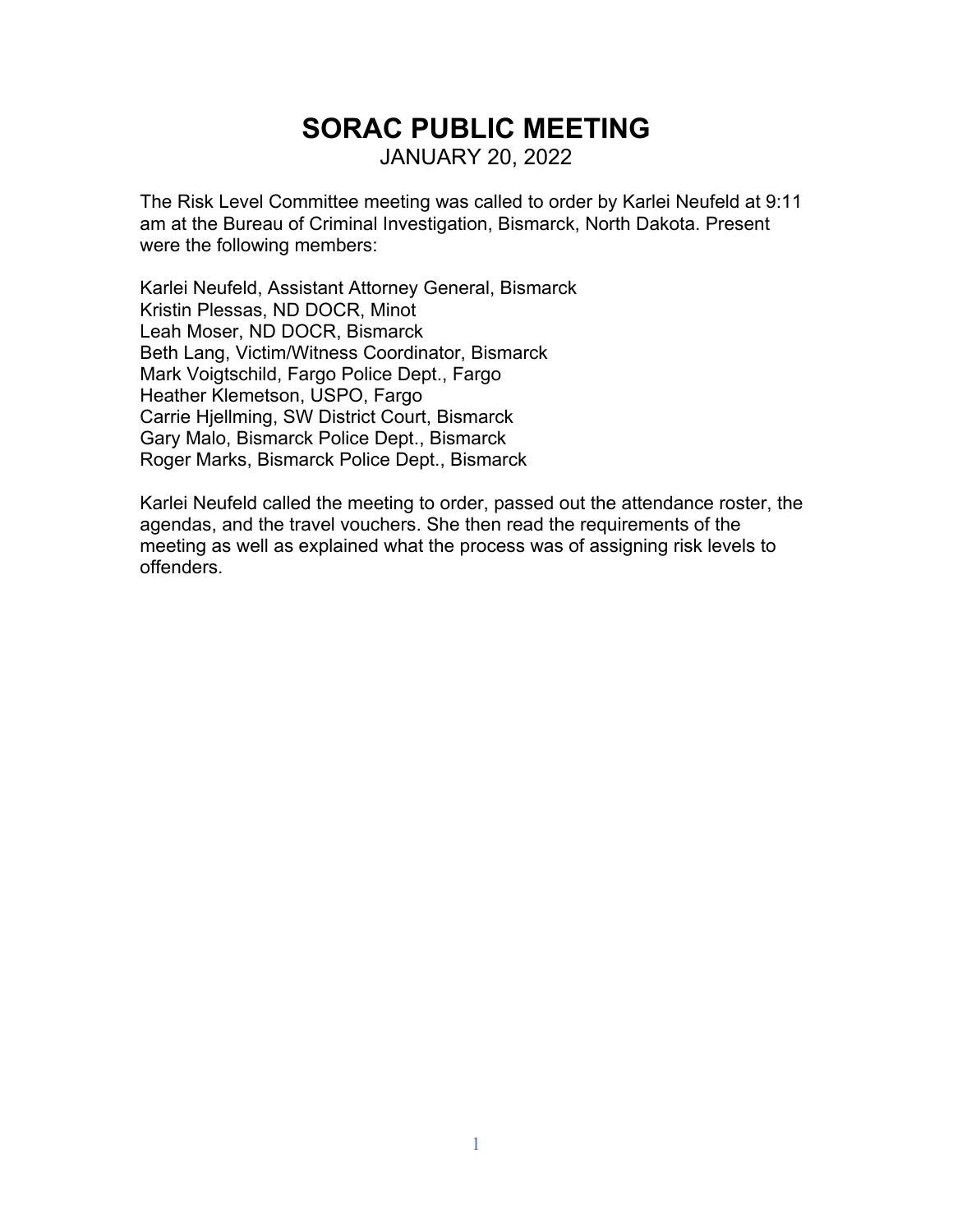#### OFFENDER: **170109 DUMARCE JR., KENNETH LEE - Supplement**

By: Kristin Plessas

### **Begin Executive Session at 9:12 am Adjourn Executive Session at 9:18 am**

ACTION: Kristin Plessas made a motion to rate the above offender at a MODERATE risk level.

Beth Lang seconded the motion.

Kristin Plessas, Beth Lang, Mark Voigtschild, Leah Moser and Gary Malo voted to rate the above offender at a MODERATE risk level.

Carrie Hjellming voted to rate the above offender at a HIGH risk level.

Heather Klemetson voted to rate the above offender at a LOW risk level.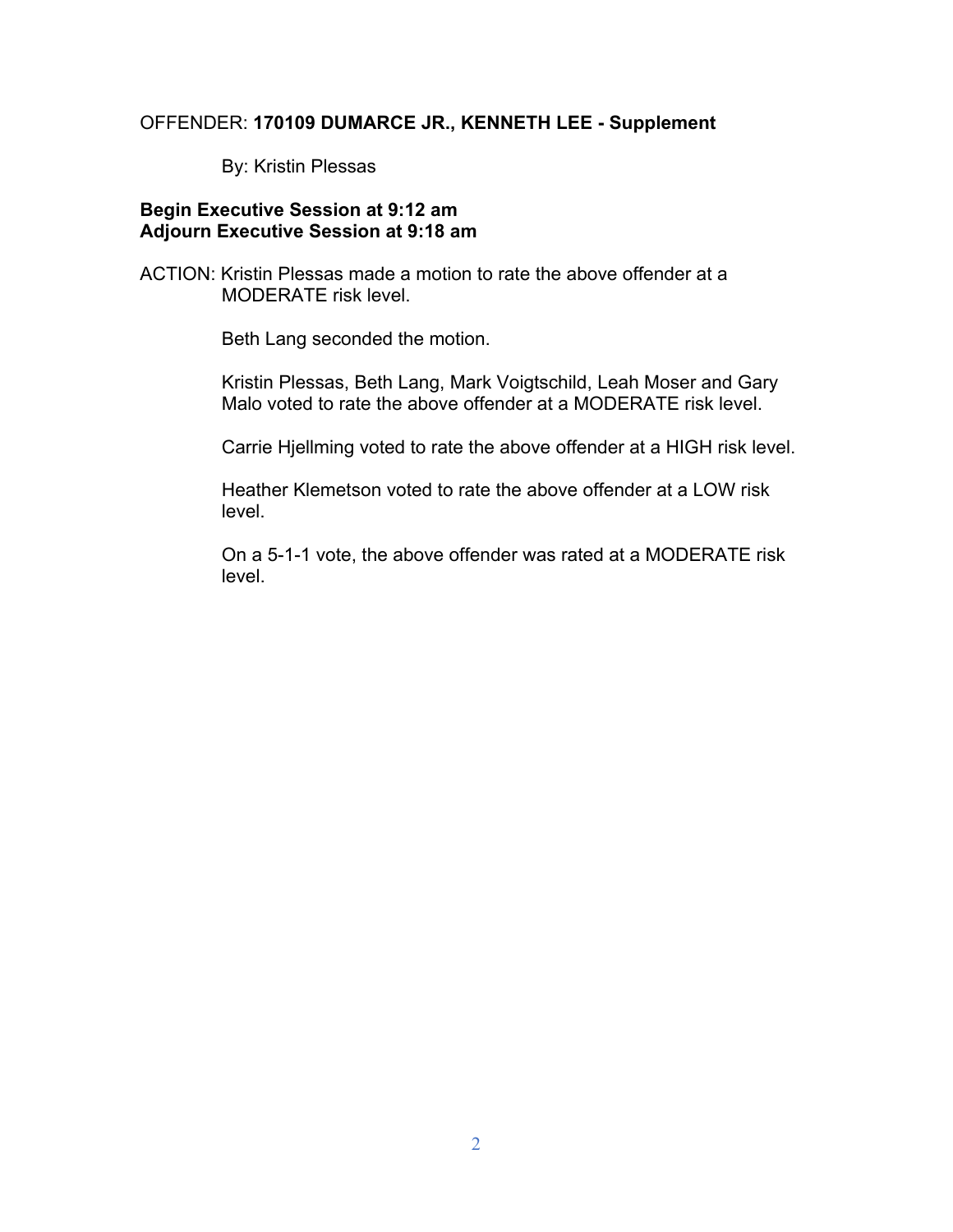# OFFENDER: **140249 ANDERSON, JEREMY MICHAEL - Supplement**

By: Leah Moser

# **Begin Executive Session at 9:19 am Adjourn Executive Session at 9:22 am**

ACTION: Leah Moser made a motion to rate the above offender at a LOW risk level.

Beth Lang seconded the motion.

Leah Moser, Beth Lang, Carrie Hjellming, Kristin Plessas, Mark Voigtschild, Heather Klemetson and Gary Malo voted to rate the above offender at a LOW risk level.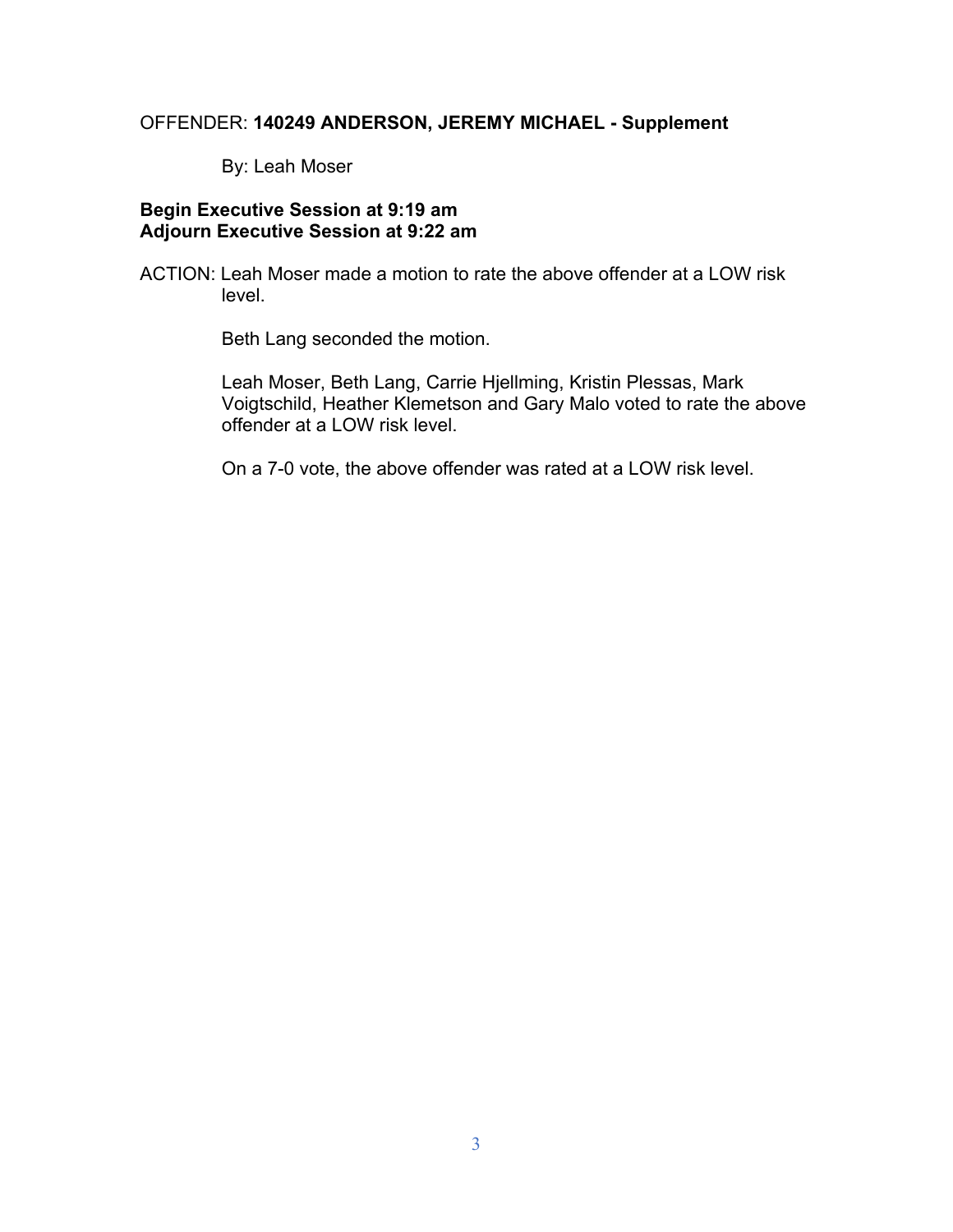#### OFFENDER: **141440 BUENFIL, RAFAEL - Supplement**

By: Beth Lang

### **Begin Executive Session at 9:24 am Adjourn Executive Session at 9:29 am**

ACTION: Beth Lang made a motion to rate the above offender at a LOW risk level.

Mark Voigtschild seconded the motion.

Beth Lang, Mark Voigtschild, Kristin Plessas, Leah Moser, Heather Klemetson and Gary Malo voted to rate the above offender at a LOW risk level.

Carrie Hjellming voted to rate the above offender at a MODERATE risk level.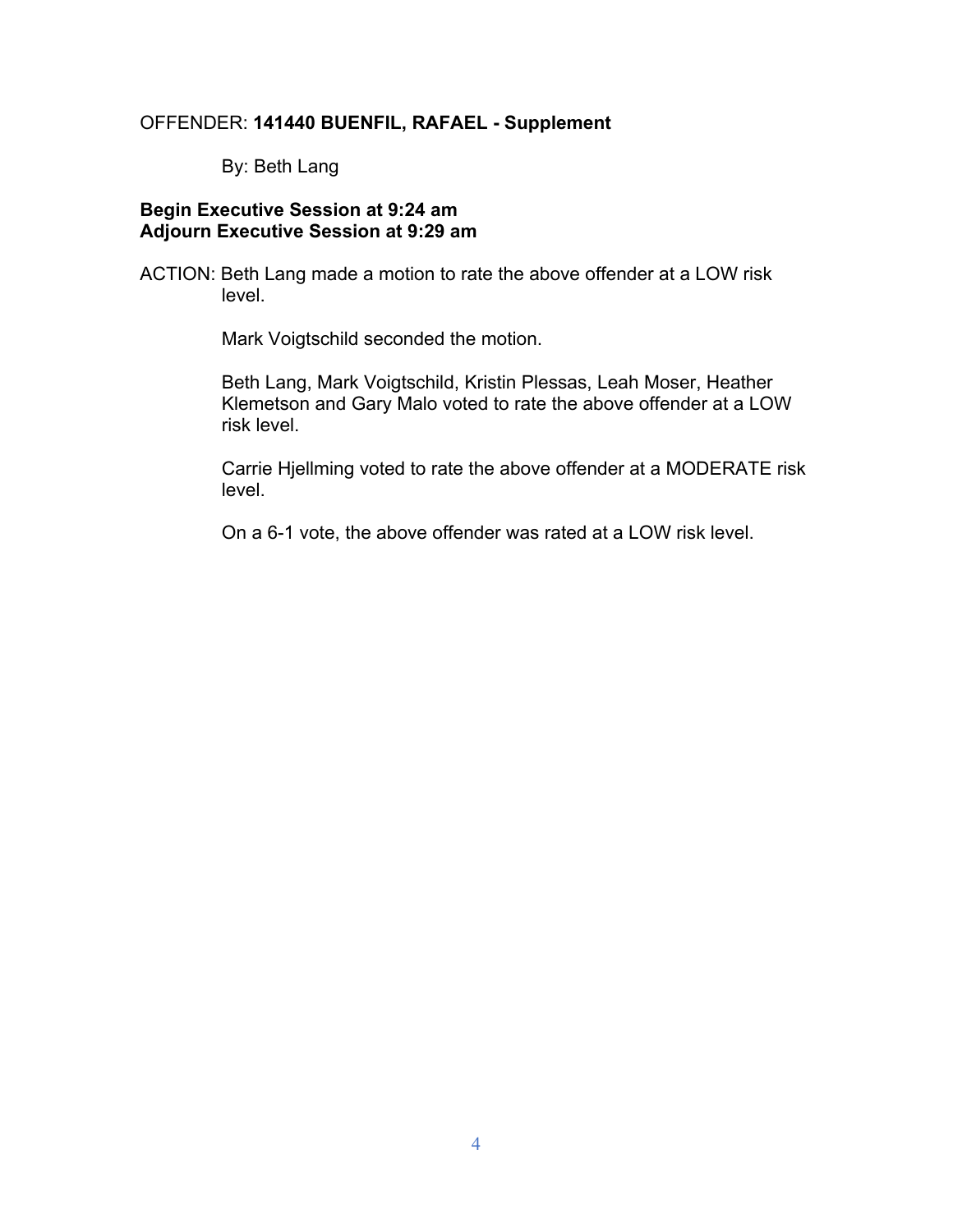# OFFENDER: **272935 THORPE, JOSHUA LEE - R&R – Telephone Conference**

By: Karlei Neufeld

## **Begin Executive Session at 9:30 am Adjourn Executive Session at 9:45 am**

ACTION: Gary Malo made a motion to rate the above offender at a MODERATE risk level.

Beth Lang seconded the motion.

Carrie Hjellming, Kristin Plessas, Mark Voigtschild, Leah Moser, Beth Lang, Heather Klemetson and Gary Malo voted to rate the above offender at a MODERATE risk level.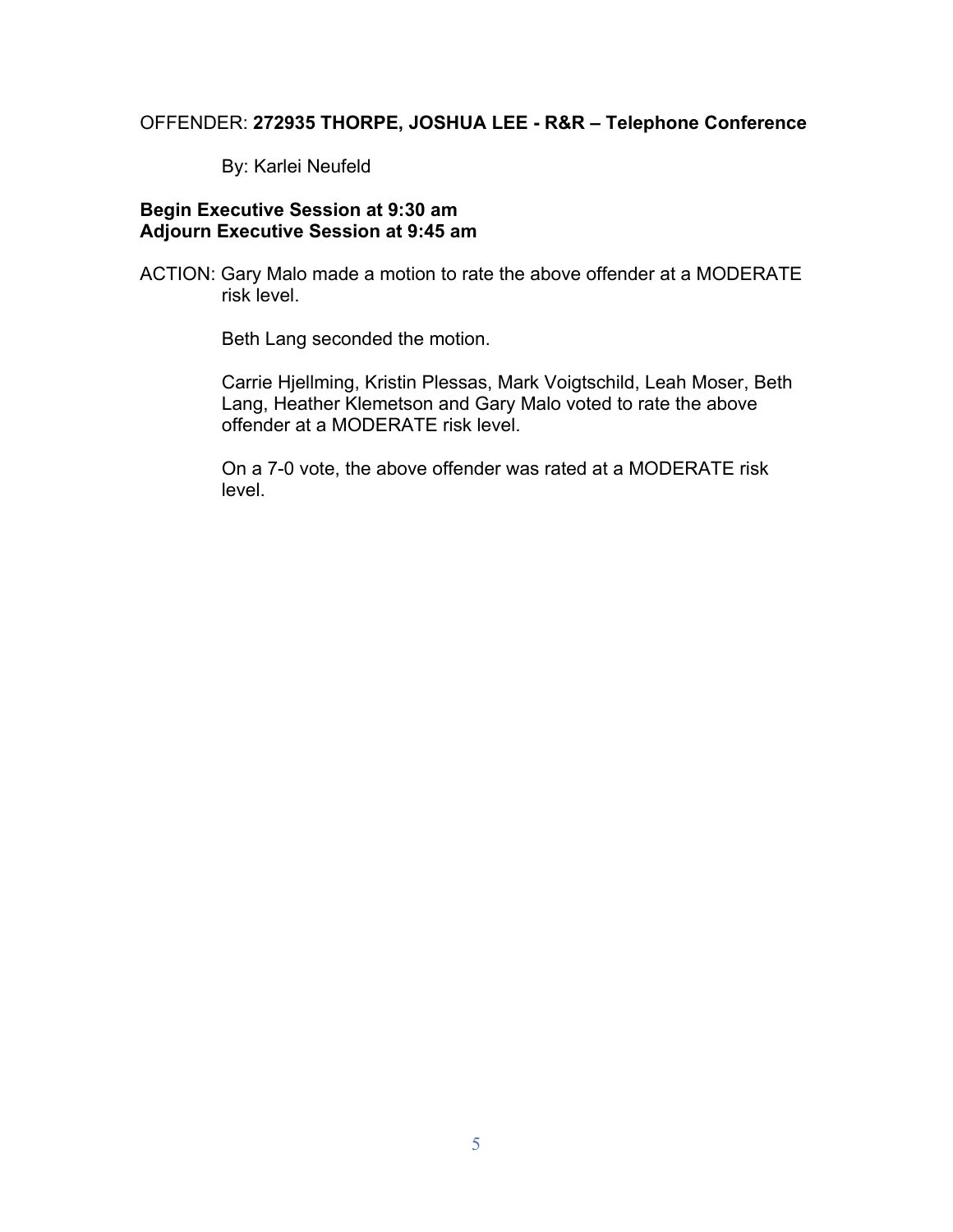# OFFENDER: **229866 MCDERMOTT-PINGREE, ALLEN RUSSEL JAMES - Supplement**

By: Mark Voigtschild

#### **Begin Executive Session at 9:48 am Adjourn Executive Session at 9:54 am**

ACTION: Mark Voigtschild made a motion to rate the above offender at a MODERATE risk level.

Kristin Plessas seconded the motion.

Mark Voigtschild, Kristin Plessas, Carrie Hjellming, Leah Moser, Beth Lang, Heather Klemetson and Gary Malo voted to rate the above offender at a MODERATE risk level.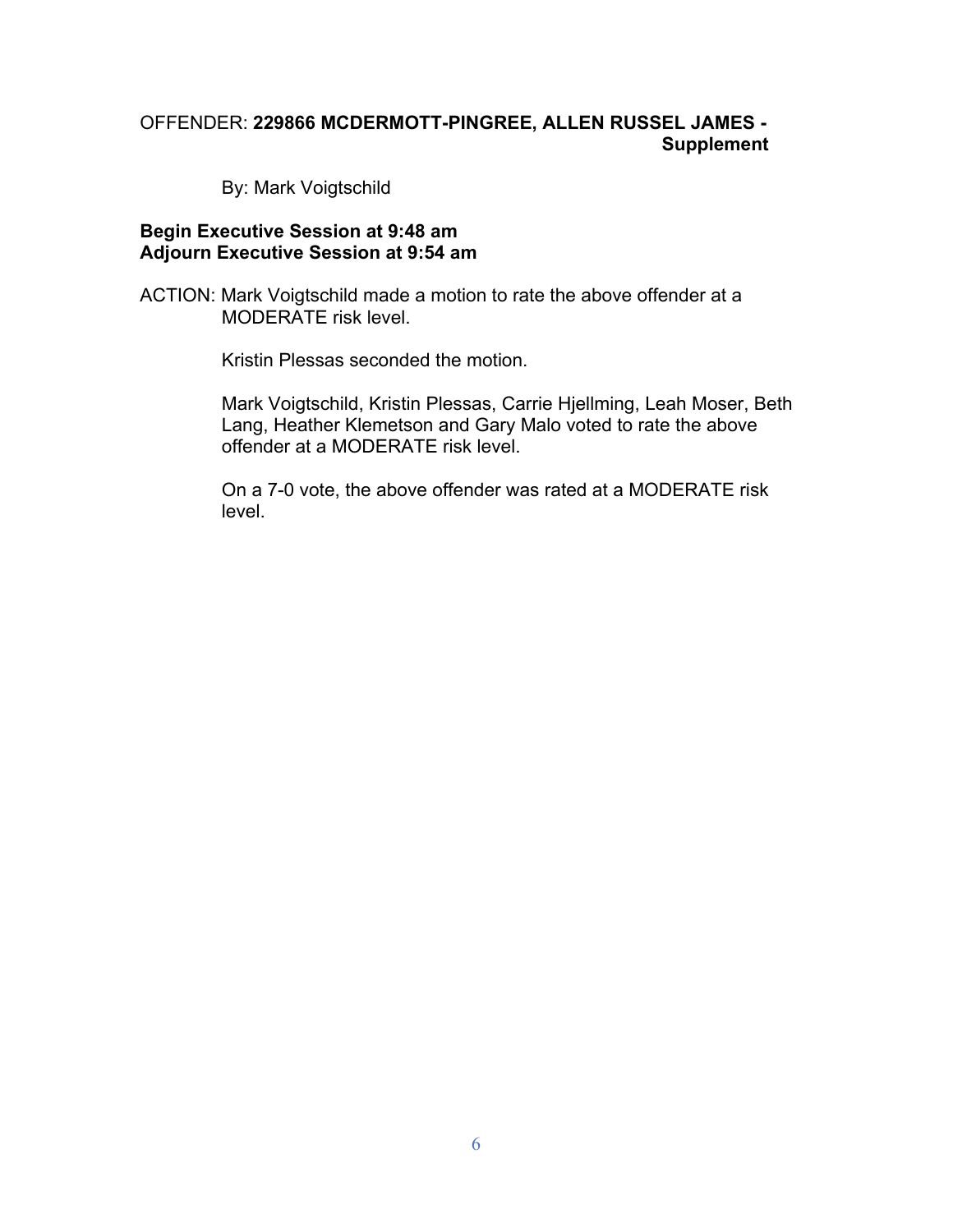# OFFENDER: **130964 LAFRANCE, LEROY MARTIN - R&R – Telephone Conference**

By: Karlei Neufeld

#### **Begin Executive Session at 9:55 am Adjourn Executive Session at 10:07 am**

ACTION: Kristin Plessas made a motion to rate the above offender at a MODERATE risk level.

Mark Voigtschild seconded the motion.

Kristin Plessas, Mark Voigtschild, Carrie Hjellming, Leah Moser, Beth Lang, Heather Klemetson and Gary Malo voted to rate the above offender at a MODERATE risk level.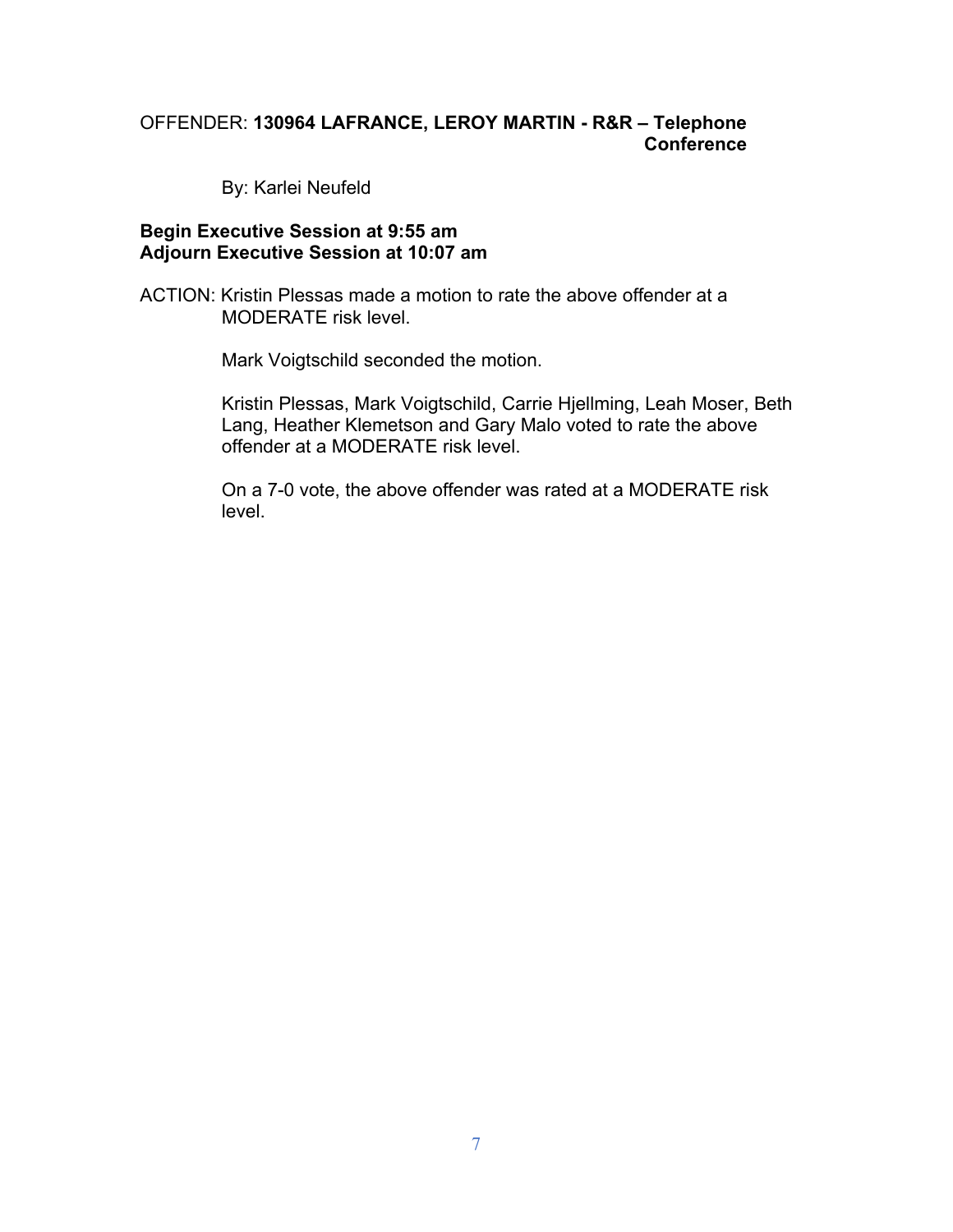# OFFENDER: **139773 RODRIGUEZ JR., CARLOS C - Supplement**

By: Gary Malo

# **Begin Executive Session at 10:08 am Adjourn Executive Session at 10:12 am**

ACTION: Gary Malo made a motion to rate the above offender at a LOW risk level.

Beth Lang seconded the motion.

Gary Malo, Beth Lang, Carrie Hjellming, Kristin Plessas, Leah Moser and Heather Klemetson voted to rate the above offender at a LOW risk level.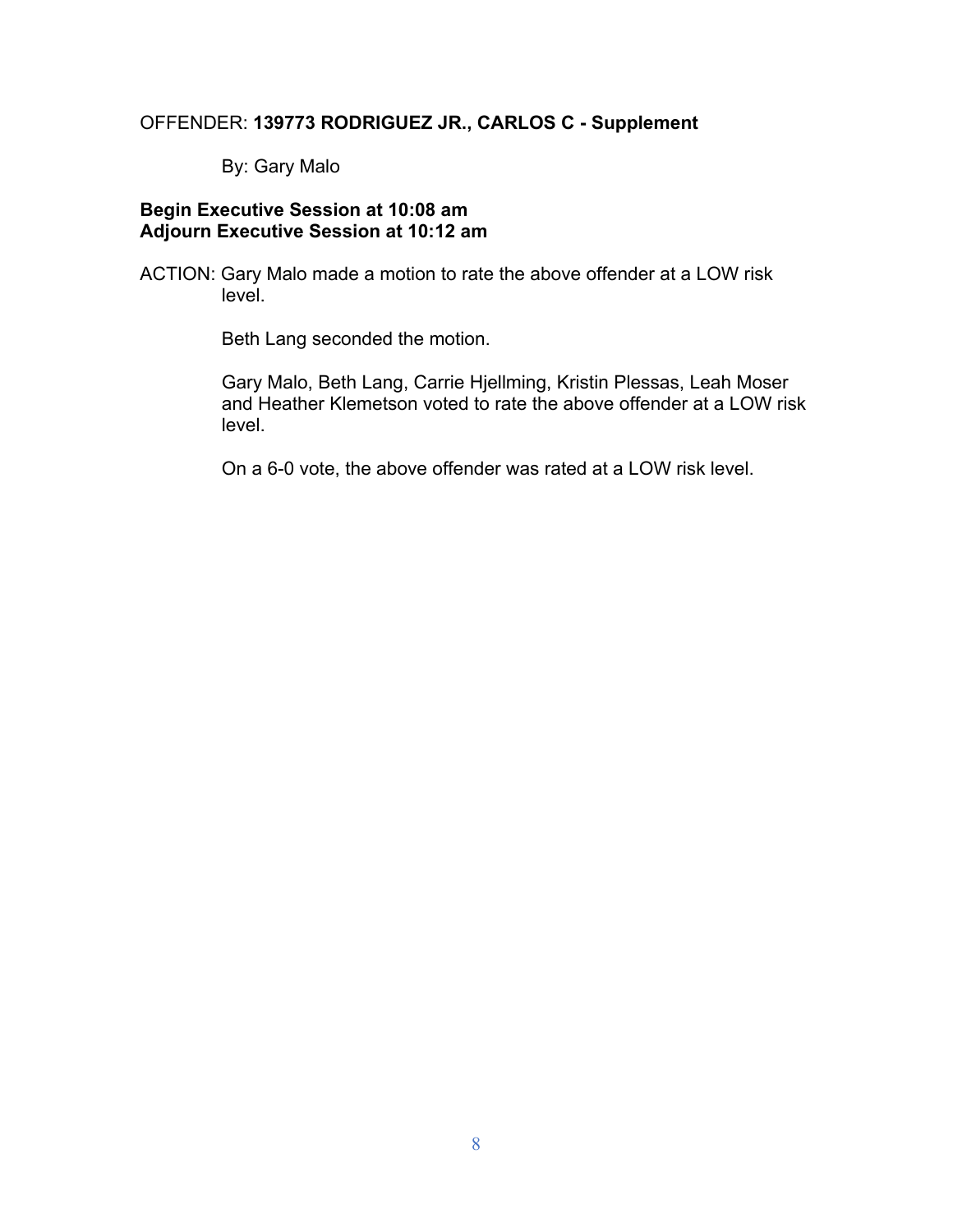# OFFENDER: **205107 BERGERSON, TODD ALAN - New Assessment**

By: Mark Voigtschild

# **Begin Executive Session at 10:13 am Adjourn Executive Session at 10:16 am**

ACTION: Mark Voigtschild made a motion to rate the above offender at a LOW risk level.

Gary Malo seconded the motion.

Mark Voigtschild, Gary Malo, Carrie Hjellming, Kristin Plessas, Leah Moser, Beth Lang and Heather Klemetson voted to rate the above offender at a LOW risk level.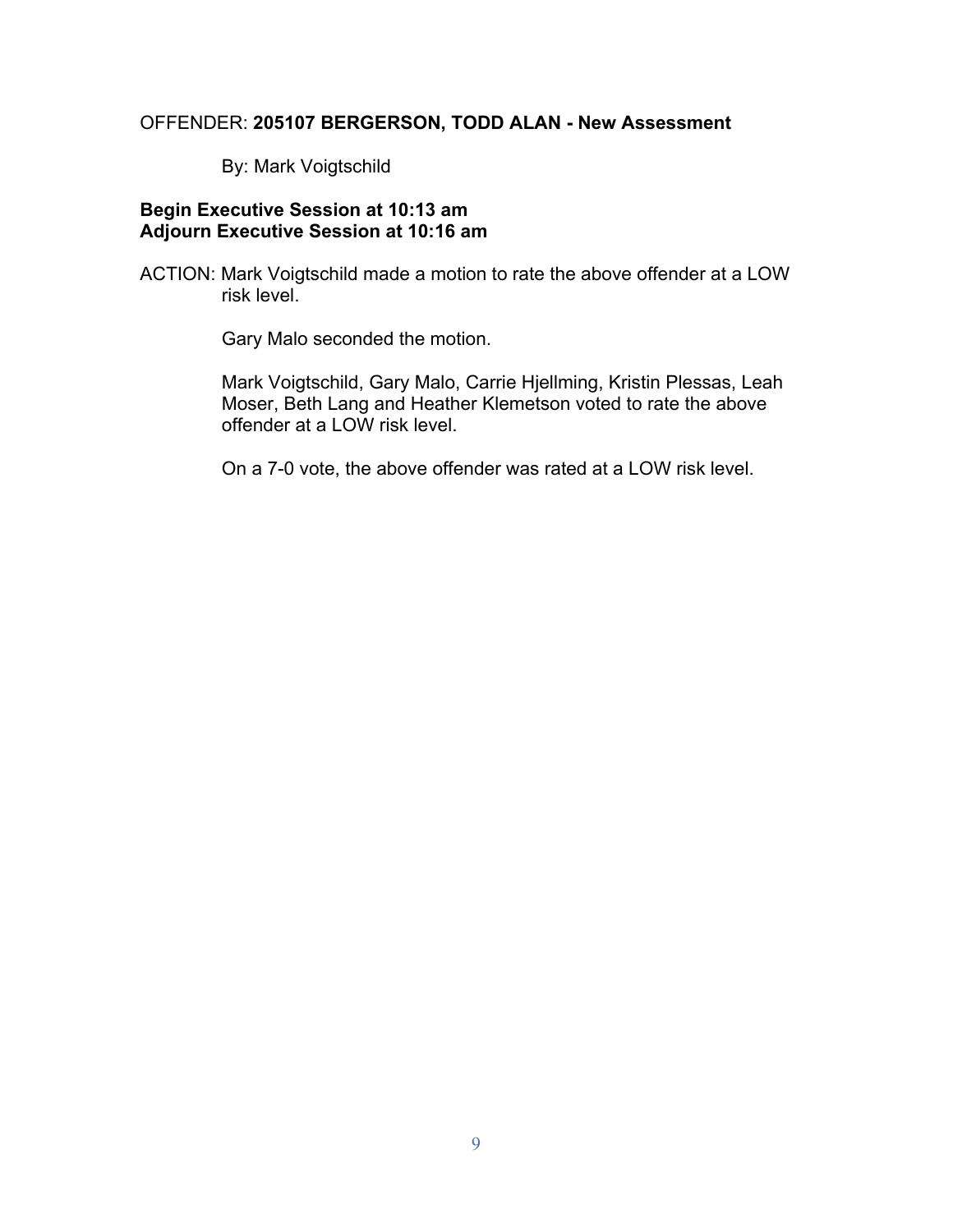# OFFENDER: **274285 WHITE BULL, KERWIN PATRICK - New Assessment**

By: Heather Klemetson

## **Begin Executive Session at 10:16 am Adjourn Executive Session at 10:24 am**

ACTION: Heather Klemetson made a motion to rate the above offender at a MODERATE risk level.

Leah Moser seconded the motion.

Heather Klemetson, Leah Moser, Carrie Hjellming, Kristin Plessas, Mark Voigtschild, Beth Lang and Gary Malo voted to rate the above offender at a MODERATE risk level.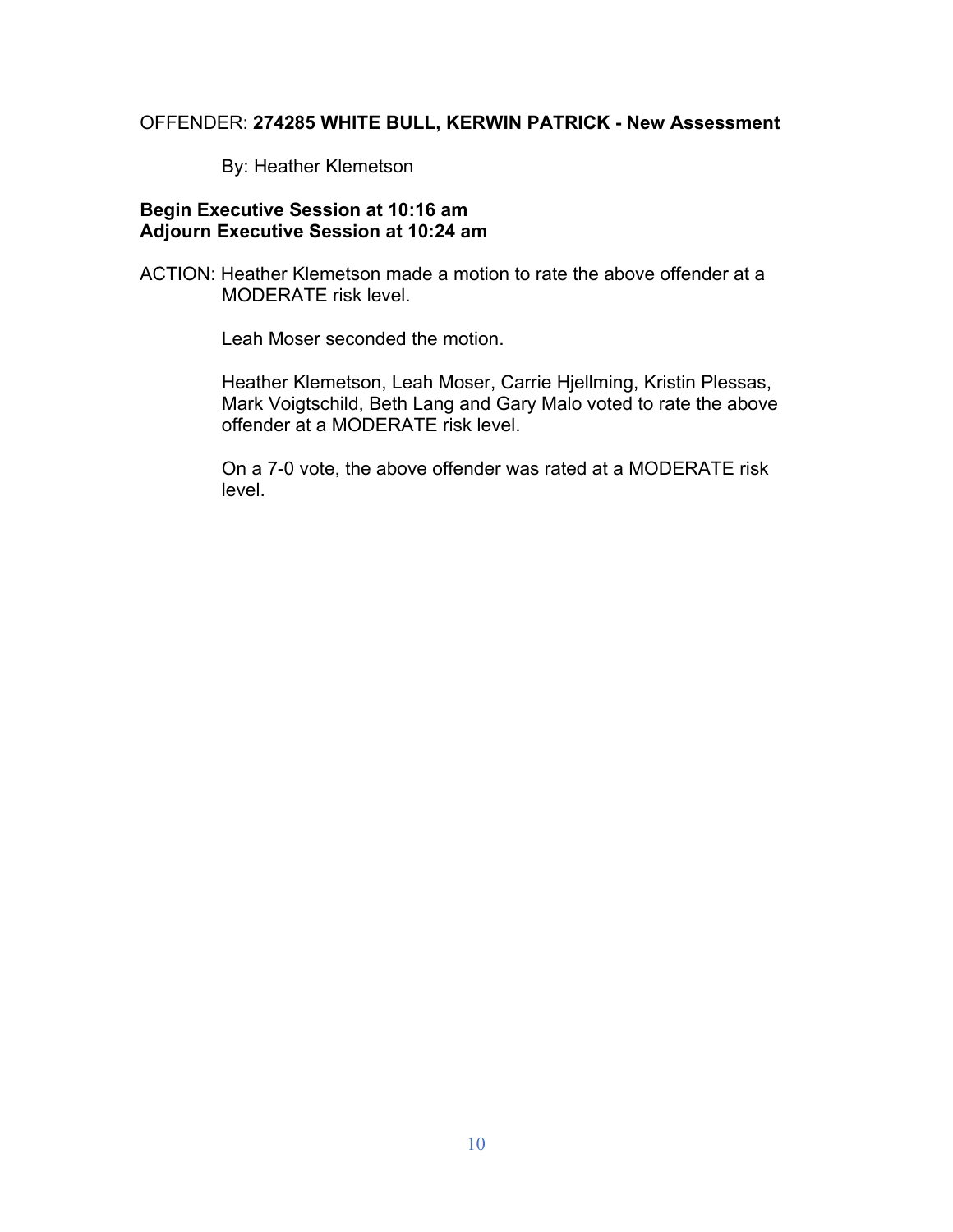# OFFENDER: **230045 CALDWELL, TIMOTHY LAURENCE - R&R – Telephone Conference**

By: Karlei Neufeld

#### **Begin Executive Session at 10:25 am Adjourn Executive Session at 10:38 am**

ACTION: Gary Malo made a motion to rate the above offender at a LOW risk level.

Mark Voigtschild seconded the motion.

Gary Malo, Mark Voigtschild, Carrie Hjellming, Kristin Plessas, Leah Moser, Beth Lang and Heather Klemetson voted to rate the above offender at a LOW risk level.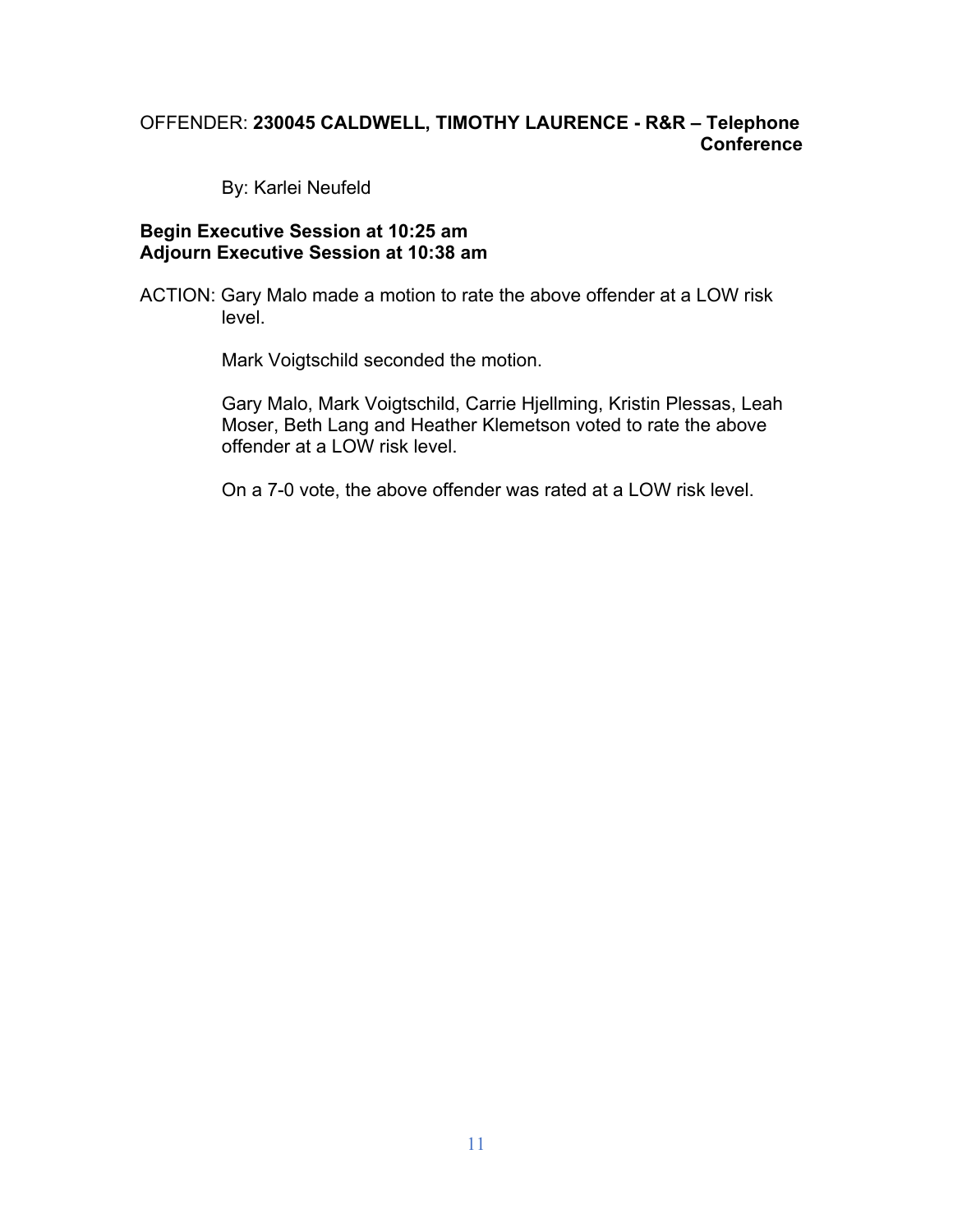#### OFFENDER: **272270 BOSWORTH, DAVID JAMES - New Assessment**

By: Gary Malo

## **Begin Executive Session at 10:41 am Adjourn Executive Session at 10:45 am**

ACTION: Gary Malo made a motion to rate the above offender at a MODERATE risk level.

Leah Moser seconded the motion.

Kristin Plessas, Mark Voigtschild, Leah Moser and Heather Klemetson voted to rate the above offender at a LOW risk level.

Gary Malo, Carrie Hjellming and Beth Lang voted to rate the above offender at a MODERATE risk level.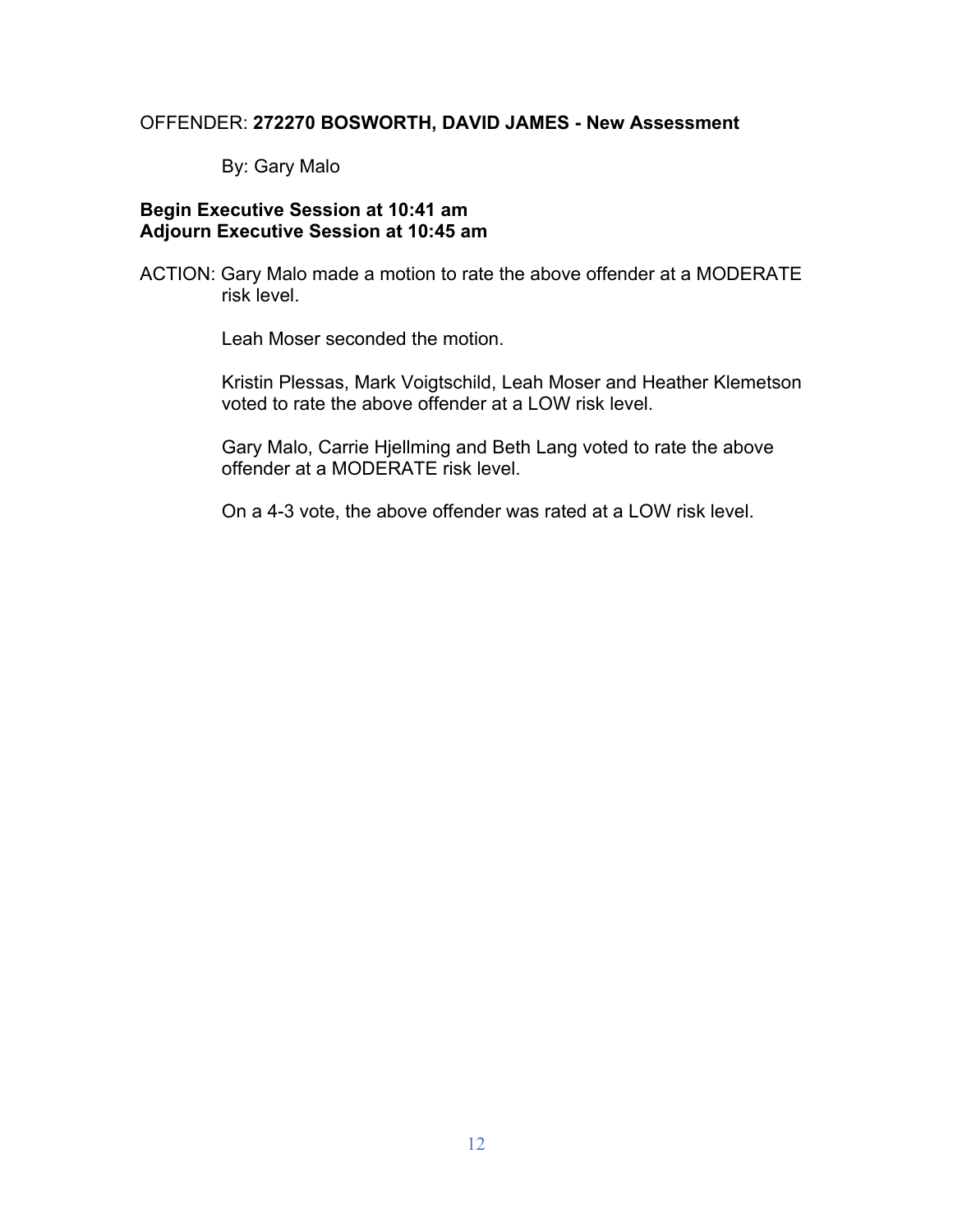## OFFENDER: **187332 ALLEN, JARED TYLER - New Assessment**

By: Heather Klemetson

## **Begin Executive Session at 10:46 am Adjourn Executive Session at 10:53 am**

ACTION: Heather Klemetson made a motion to rate the above offender at a MODERATE risk level.

Mark Voigtschild seconded the motion.

Heather Klemetson, Mark Voigtschild, Carrie Hjellming, Kristin Plessas, Leah Moser, Beth Lang and Gary Malo voted to rate the above offender at a MODERATE risk level.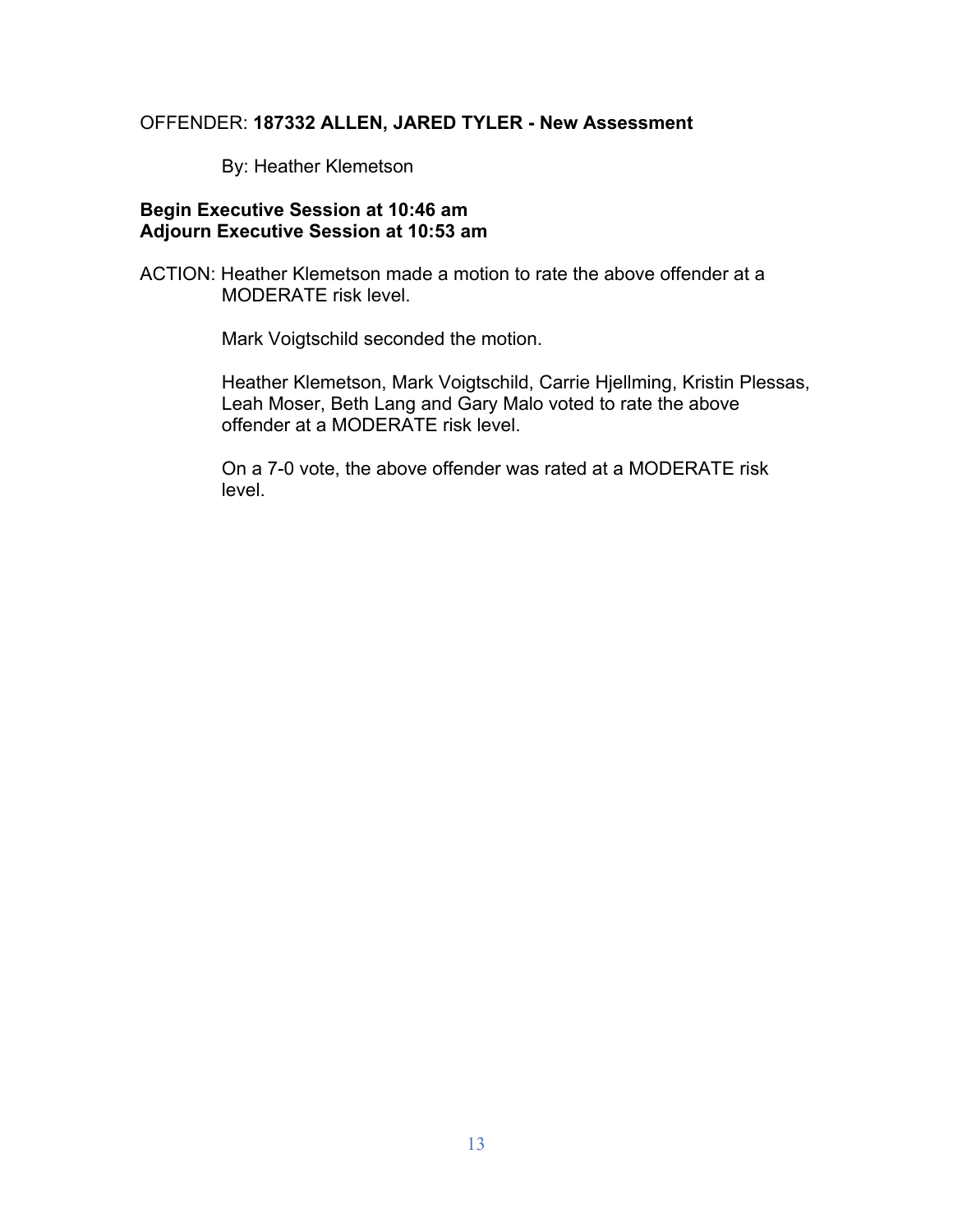#### OFFENDER: **123076 KUEHN, RONALD LEE - R&R – Telephone Conference**

By: Karlei Neufeld

## **Begin Executive Session at 10:55 am Adjourn Executive Session at 11:07 am**

ACTION: Kristin Plessas made a motion to rate the above offender at a MODERATE risk level.

Gary Malo seconded the motion.

Kristin Plessas, Gary Malo, Beth Lang and Heather Klemetson voted to rate the above offender at a MODERATE risk level.

Carrie Hjellming, Mark Voigtschild and Leah Moser voted to rate the above offender at a LOW risk level.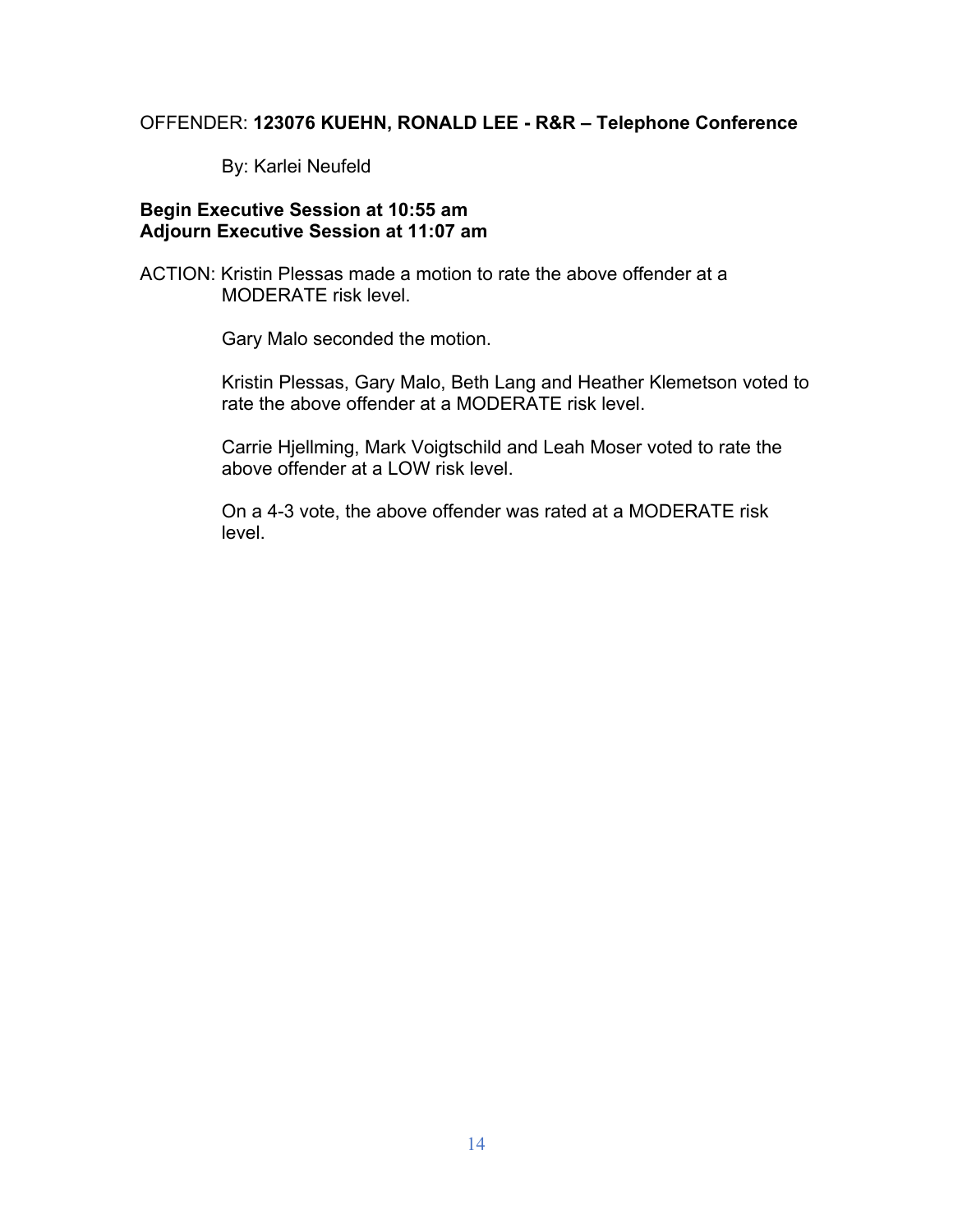## OFFENDER: **259122 SCHOLES, MICHAEL RYAN - New Assessment**

By: Kristin Plessas

# **Begin Executive Session at 11:08 am Adjourn Executive Session at 11:12 am**

ACTION: Kristin Plessas made a motion to rate the above offender at a LOW risk level.

Beth Lang seconded the motion.

Kristin Plessas, Beth Lang, Carrie Hjellming, Mark Voigtschild, Leah Moser, Heather Klemetson and Gary Malo voted to rate the above offender at a LOW risk level.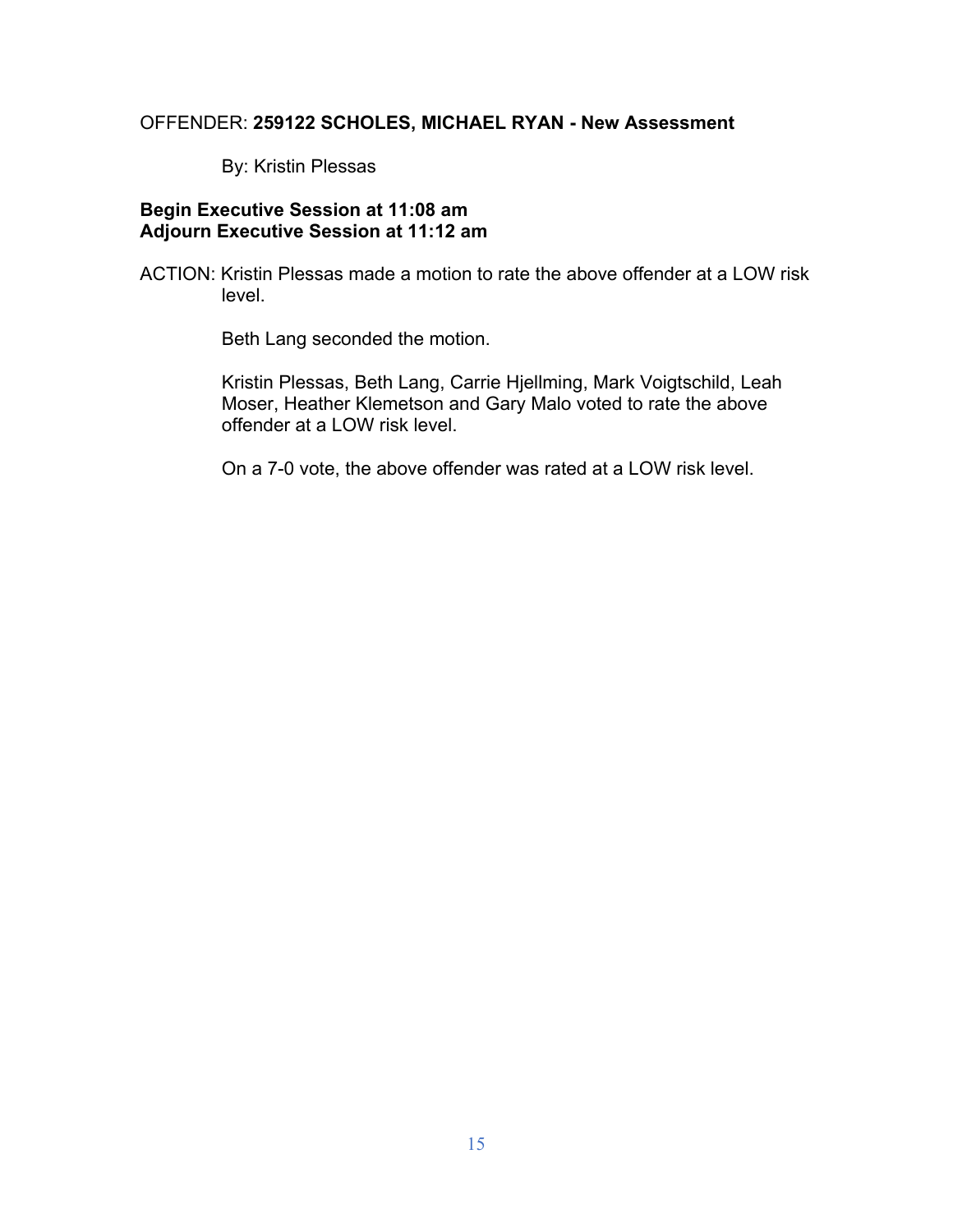#### OFFENDER: **265383 RDB - New Assessment**

By: Carrie Hjellming

# **Begin Executive Session at 11:13 am Adjourn Executive Session at 11:17 am**

ACTION: Carrie Hjellming made a motion to rate the above offender at a LOW risk level.

Beth Lang seconded the motion.

Carrie Hjellming, Beth Lang, Kristin Plessas, Mark Voigtschild, Leah Moser, Heather Klemetson and Gary Malo voted to rate the above offender at a LOW risk level.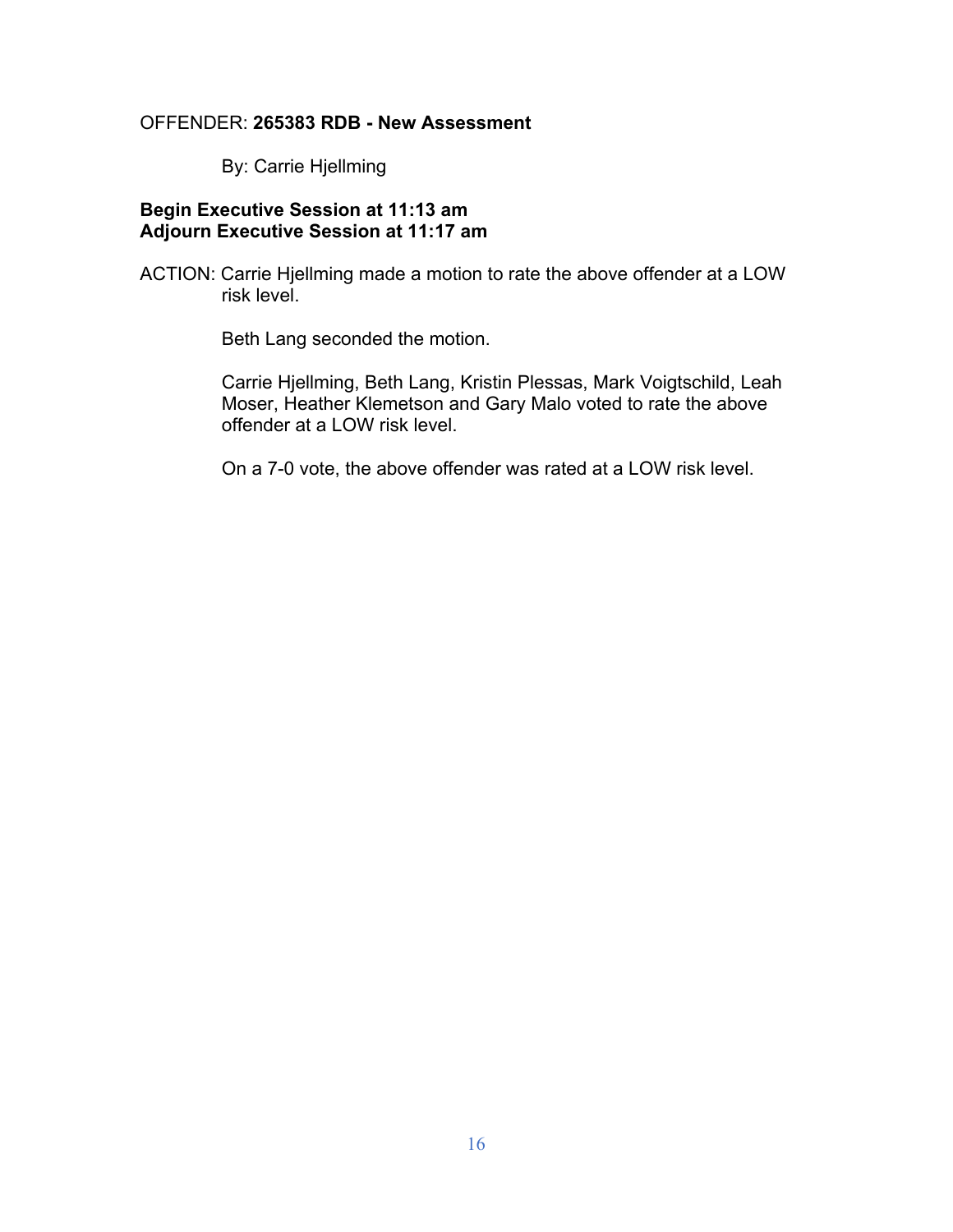# OFFENDER: **247562 CONICA, MATTHEW TYRONE SCOTT - New Assessment**

By: Heather Klemetson

#### **Begin Executive Session at 11:18 am Adjourn Executive Session at 11:23 am**

ACTION: Heather Klemetson made a motion to rate the above offender at a MODERATE risk level.

Mark Voigtschild seconded the motion.

Heather Klemetson, Mark Voigtschild, Kristin Plessas, Beth Lang, Carrie Hjellming, Leah Moser and Gary Malo voted to rate the above offender at a MODERATE risk level.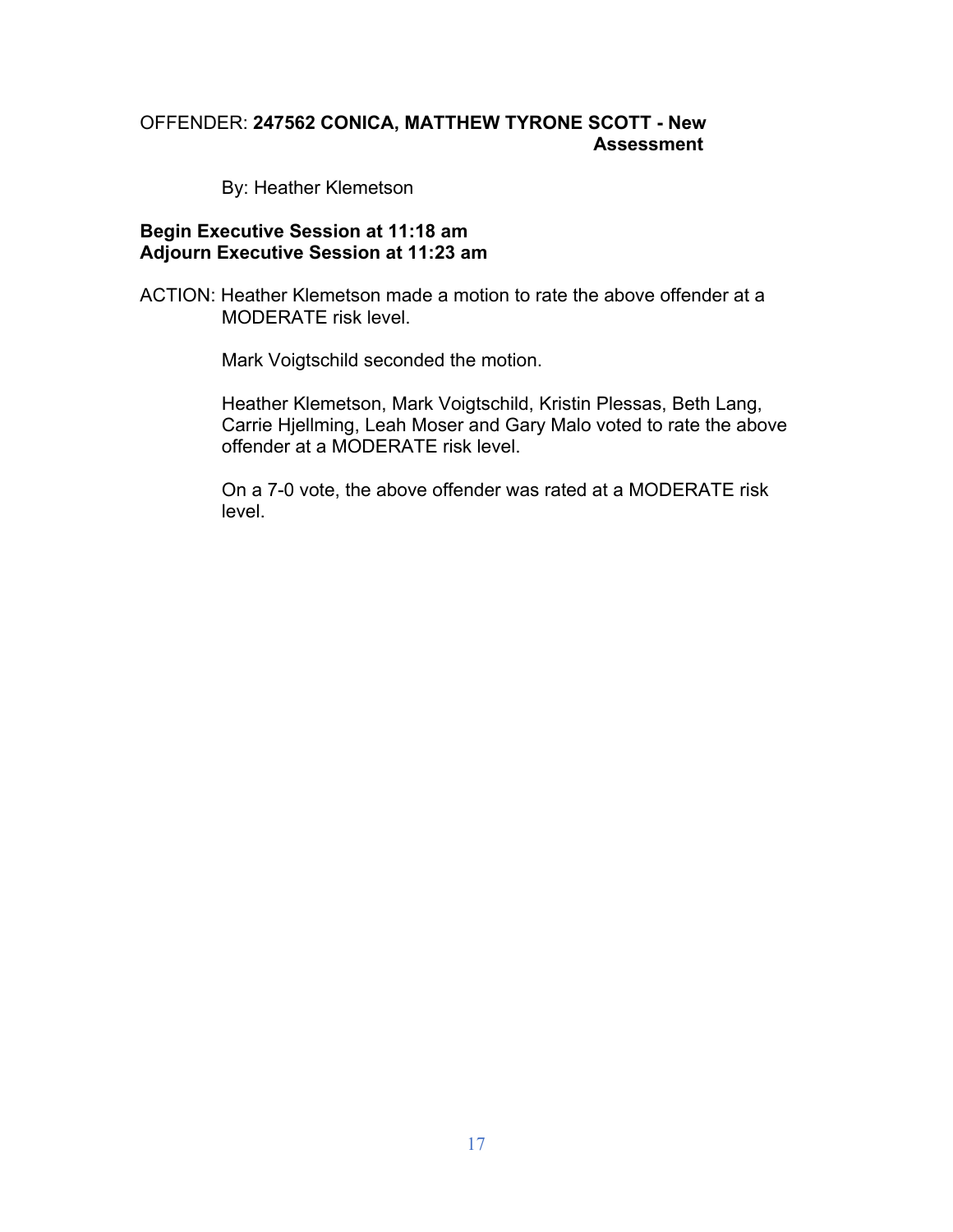# OFFENDER: **270622 GOULET, JASON RODNEY - New Assessment**

By: Beth Lang

### **Begin Executive Session at 11:24 am Adjourn Executive Session at 11:25 am**

ACTION: Beth Lang made a motion to rate the above offender at a LOW risk level.

Leah Moser seconded the motion.

Beth Lang, Leah Moser, Carrie Hjellming, Mark Voigtschild, Heather Klemetson and Gary Malo voted to rate the above offender at a LOW risk level.

Kristin Plessas voted to rate the above offender at a MODERATE risk level.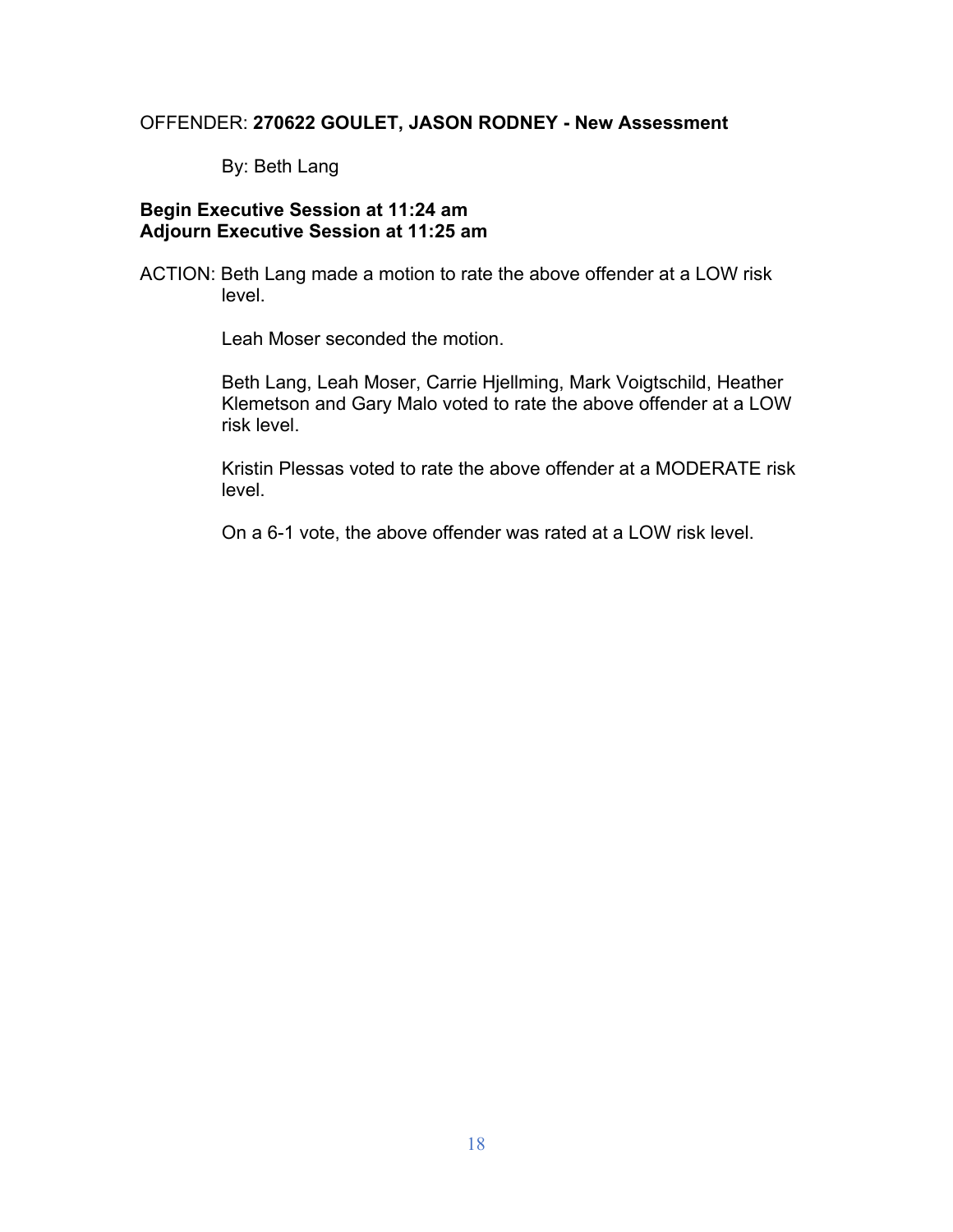#### OFFENDER: **272861 RPF - New Assessment**

By: Carrie Hjellming

# **Begin Executive Session at 11:26 am Adjourn Executive Session at 11:30 am**

ACTION: Carrie Hjellming made a motion to rate the above offender at a LOW risk level.

Beth Lang seconded the motion.

Carrie Hjellming, Beth Lang, Kristin Plessas, Mark Voigtschild, Leah Moser, Heather Klemetson and Gary Malo voted to rate the above offender at a LOW risk level.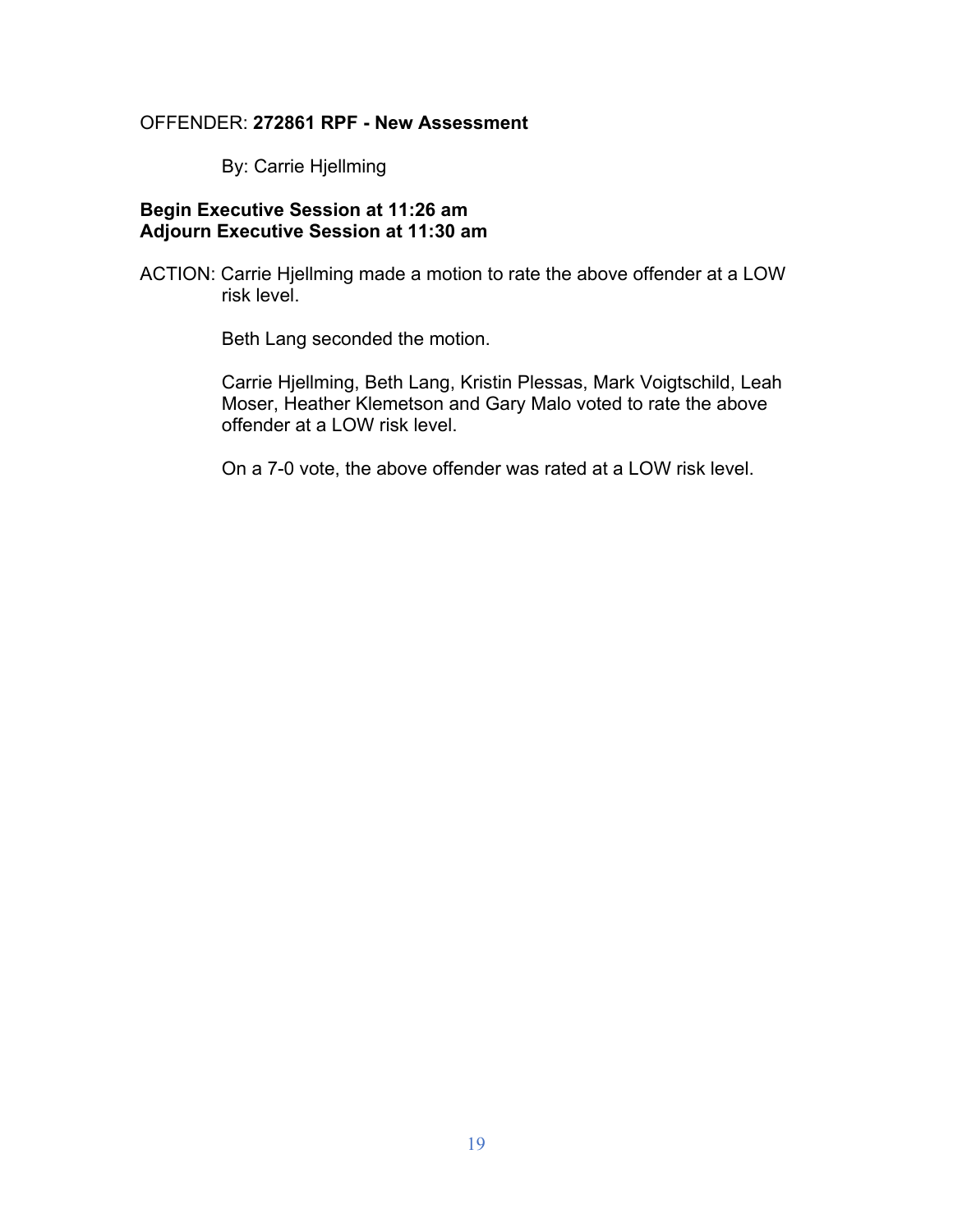#### OFFENDER: **274308 WILLIAMSON, BRANDON SCOTT - New Assessment**

By: Kristin Plessas

## **Begin Executive Session at 11:31 am Adjourn Executive Session at 11:35 am**

ACTION: Kristin Plessas made a motion to rate the above offender at a MODERATE risk level.

Leah Moser seconded the motion.

Carrie Hjellming, Mark Voigtschild, Heather Klemetson and Gary Malo voted to rate the above offender at a HIGH risk level.

Kristin Plessas, Leah Moser and Beth Lang voted to rate the above offender at a MODERATE risk level.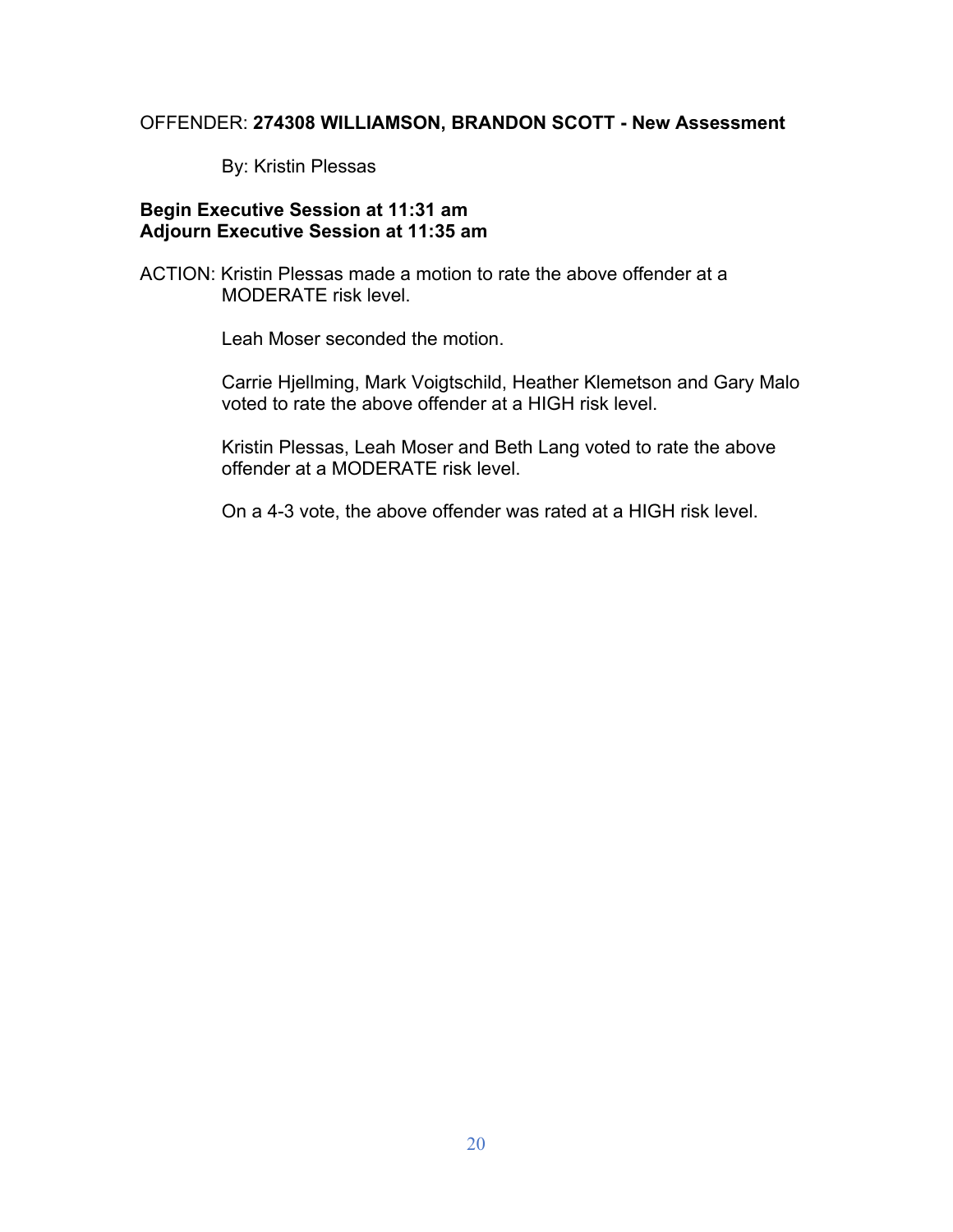# OFFENDER: **263347 SCHMIDT, JAMIE FREDERICK DOUGLAS - New Assessment**

By: Leah Moser

#### **Begin Executive Session at 11:37 am Adjourn Executive Session at 11:41 am**

ACTION: Leah Moser made a motion to rate the above offender at a MODERATE risk level.

Mark Voigtschild seconded the motion.

Leah Moser, Mark Voigtschild, Kristin Plessas, Carrie Hjellming, Heather Klemetson and Gary Malo voted to rate the above offender at a MODERATE risk level.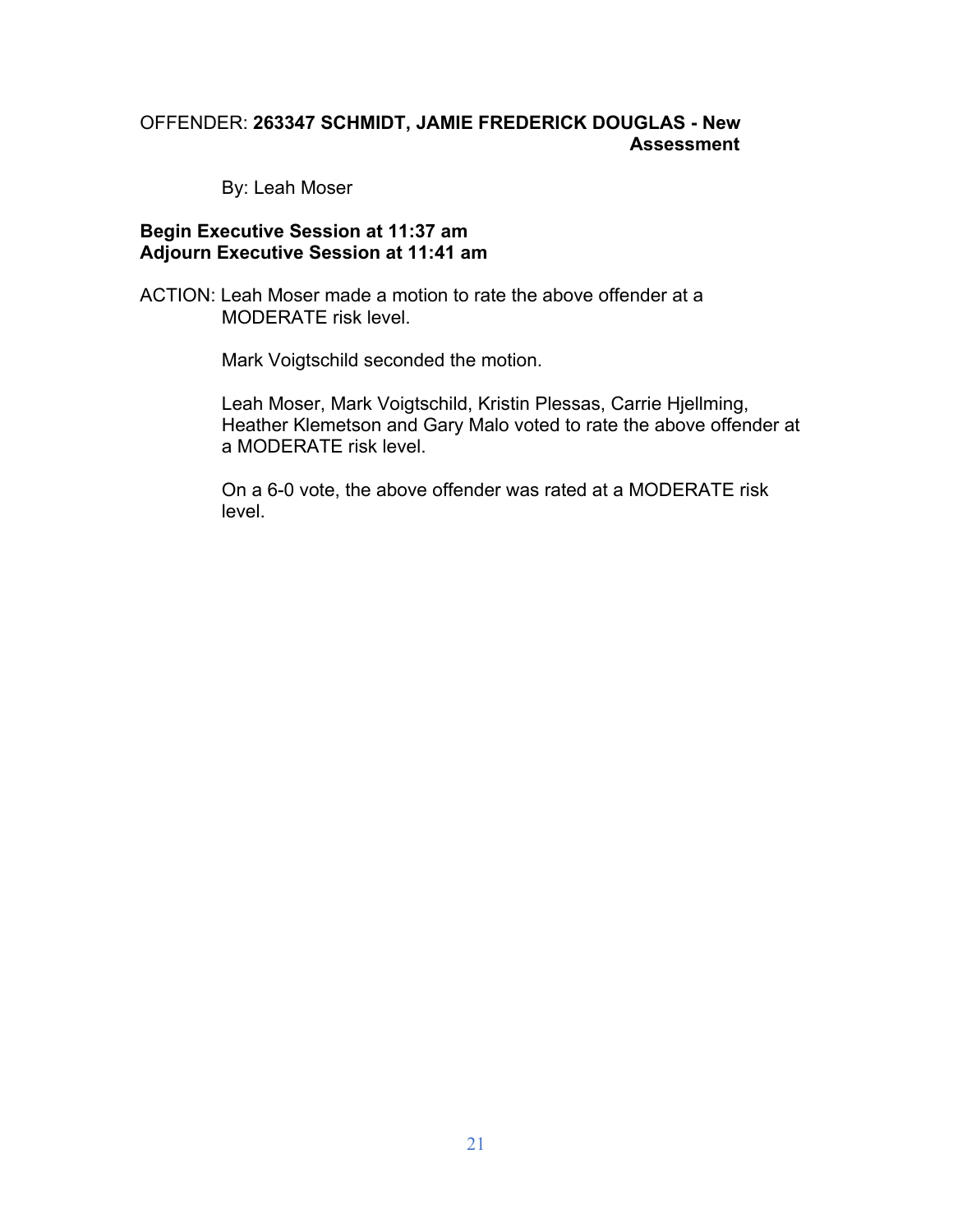#### OFFENDER: **253565 SCHENFISCH, BRYTON ROBERT - New Assessment**

By: Gary Malo

## **Begin Executive Session at 11:42 am Adjourn Executive Session at 11:46 am**

ACTION: Gary Malo made a motion to rate the above offender at a MODERATE risk level.

Leah Moser seconded the motion.

Gary Malo, Leah Moser, Beth Lang, Carrie Hjellming and Mark Voigtschild voted to rate the above offender at a MODERATE risk level.

Kristin Plessas and Heather Klemetson voted to rate the above offender at a HIGH risk level.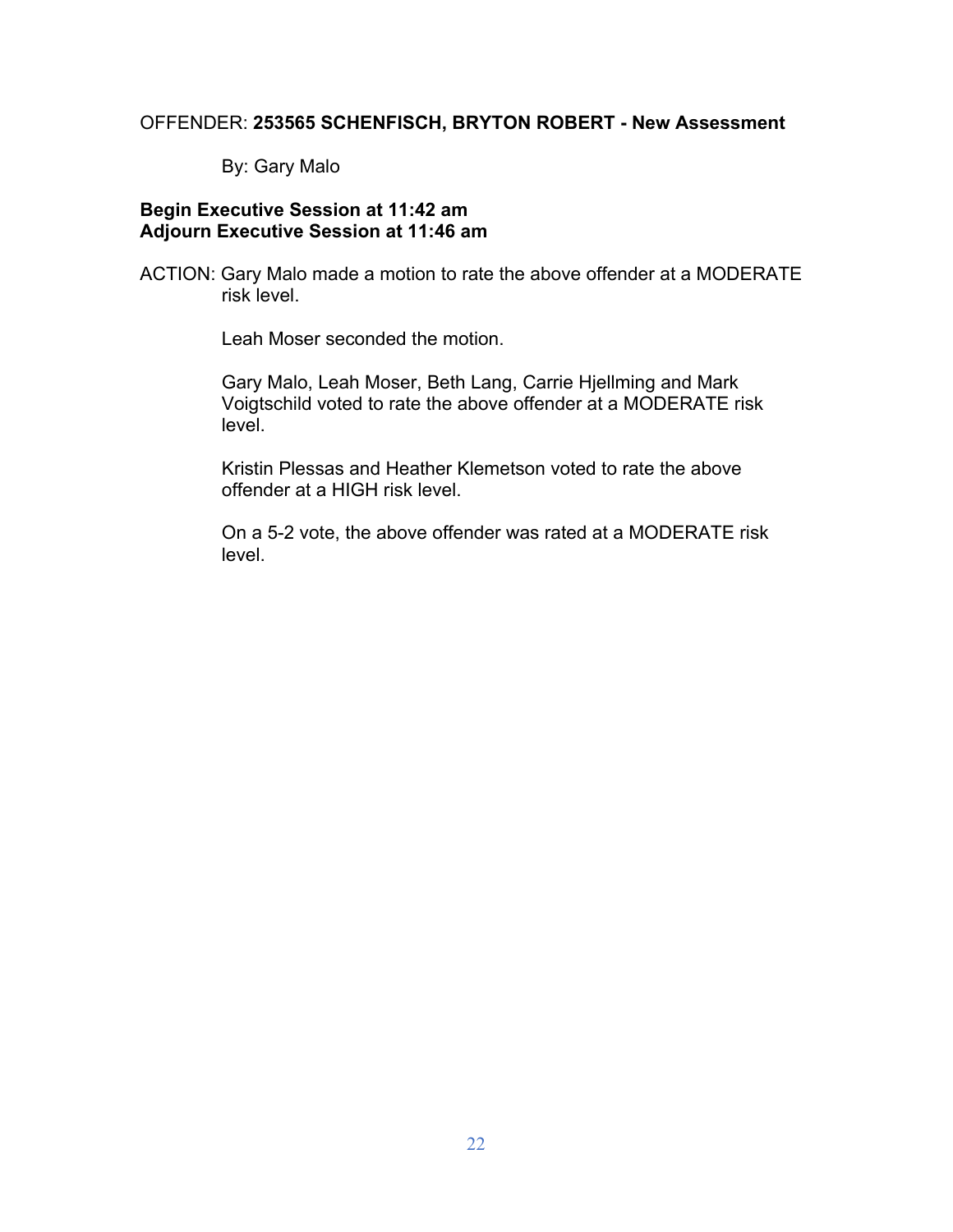#### OFFENDER: **268145 HANSON, BRYAN RAY - New Assessment**

By: Mark Voigtschild

### **Begin Executive Session at 11:47 am Adjourn Executive Session at 11:50 am**

ACTION: Mark Voigtschild made a motion to rate the above offender at a MODERATE risk level.

Beth Lang seconded the motion.

Mark Voigtschild, Beth Lang, Kristin Plessas, Carrie Hjellming, Leah Moser, Heather Klemetson and Gary Malo voted to rate the above offender at a MODERATE risk level.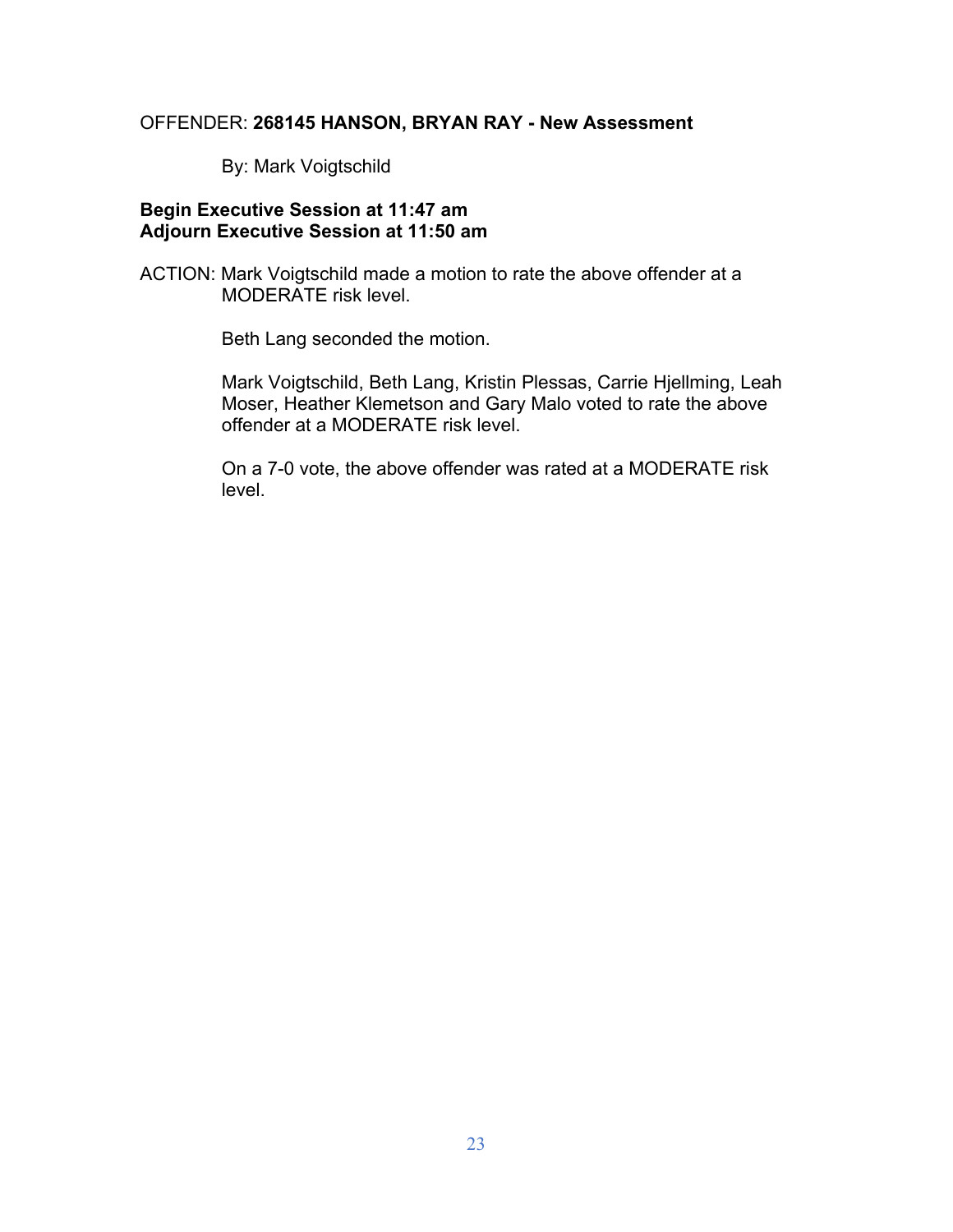#### OFFENDER: **179106 BAATZ, NICHOLAS JAMES - New Assessment**

By: Carrie Hjellming

### **Begin Executive Session at 1:04 pm Adjourn Executive Session at 1:08 pm**

ACTION: Carrie Hjellming made a motion to rate the above offender at a MODERATE risk level.

Leah Moser seconded the motion.

Carrie Hjellming, Leah Moser, Mark Voigtschild, Kristin Plessas, Beth Lang, Heather Klemetson and Gary Malo voted to rate the above offender at a MODERATE risk level.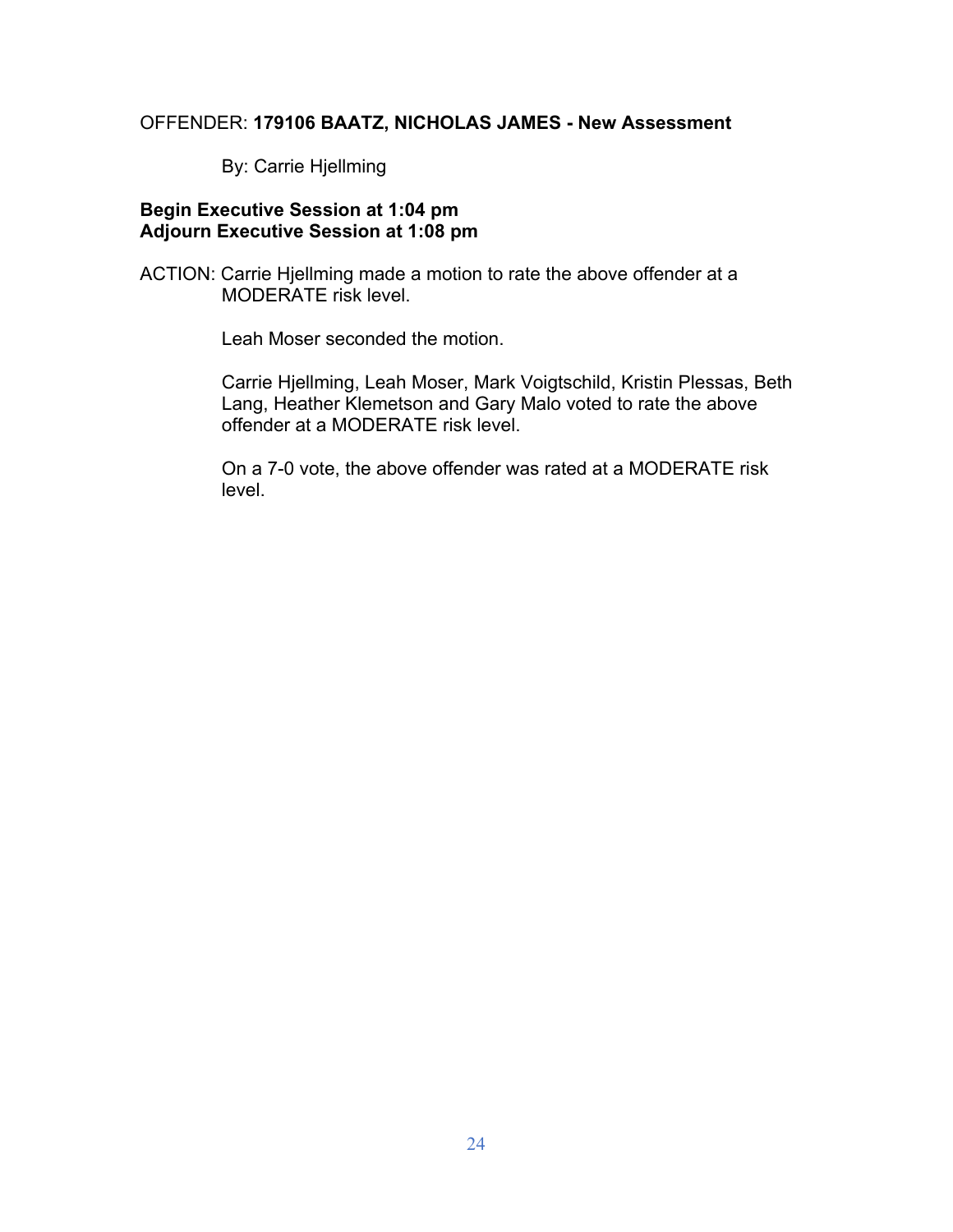### OFFENDER: **251729 SMINK, JASON LAMAR - New Assessment**

By: Leah Moser

### **Begin Executive Session at 1:10 pm Adjourn Executive Session at 1:14 pm**

ACTION: Leah Moser made a motion to rate the above offender at a MODERATE risk level.

Gary Malo seconded the motion.

Leah Moser, Gary Malo, Carrie Hjellming, Mark Voigtschild, Kristin Plessas, Beth Lang and Heather Klemetson voted to rate the above offender at a MODERATE risk level.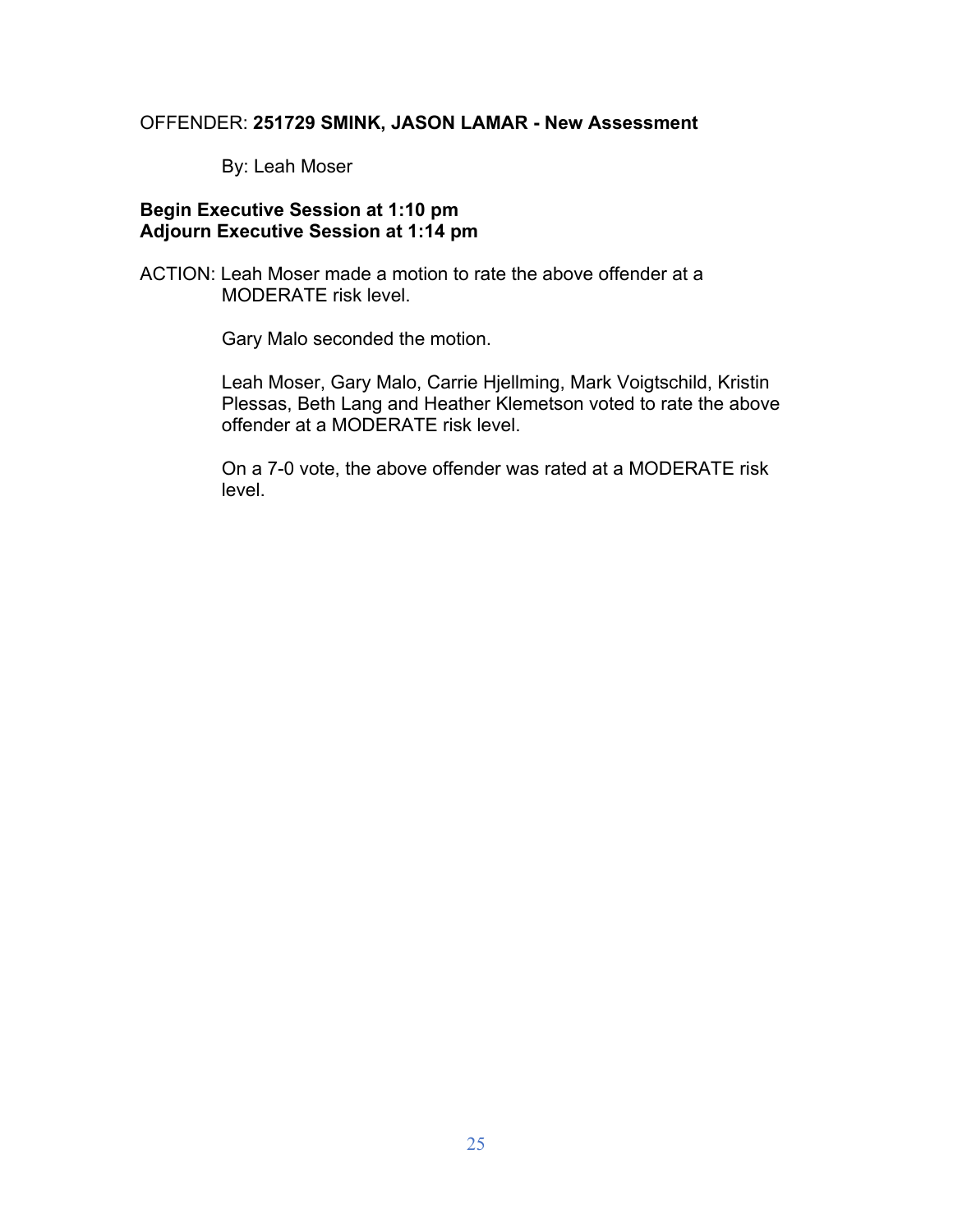# OFFENDER: **215222 LAVALLIE, PATRICK JAMES - New Assessment**

By: Mark Voigtschild

### **Begin Executive Session at 1:14 pm Adjourn Executive Session at 1:18 pm**

ACTION: Mark Voigtschild made a motion to rate the above offender at a MODERATE risk level.

Kristin Plessas seconded the motion.

Mark Voigtschild, Kristin Plessas, Carrie Hjellming, Leah Moser, Beth Lang, Heather Klemetson and Gary Malo voted to rate the above offender at a MODERATE risk level.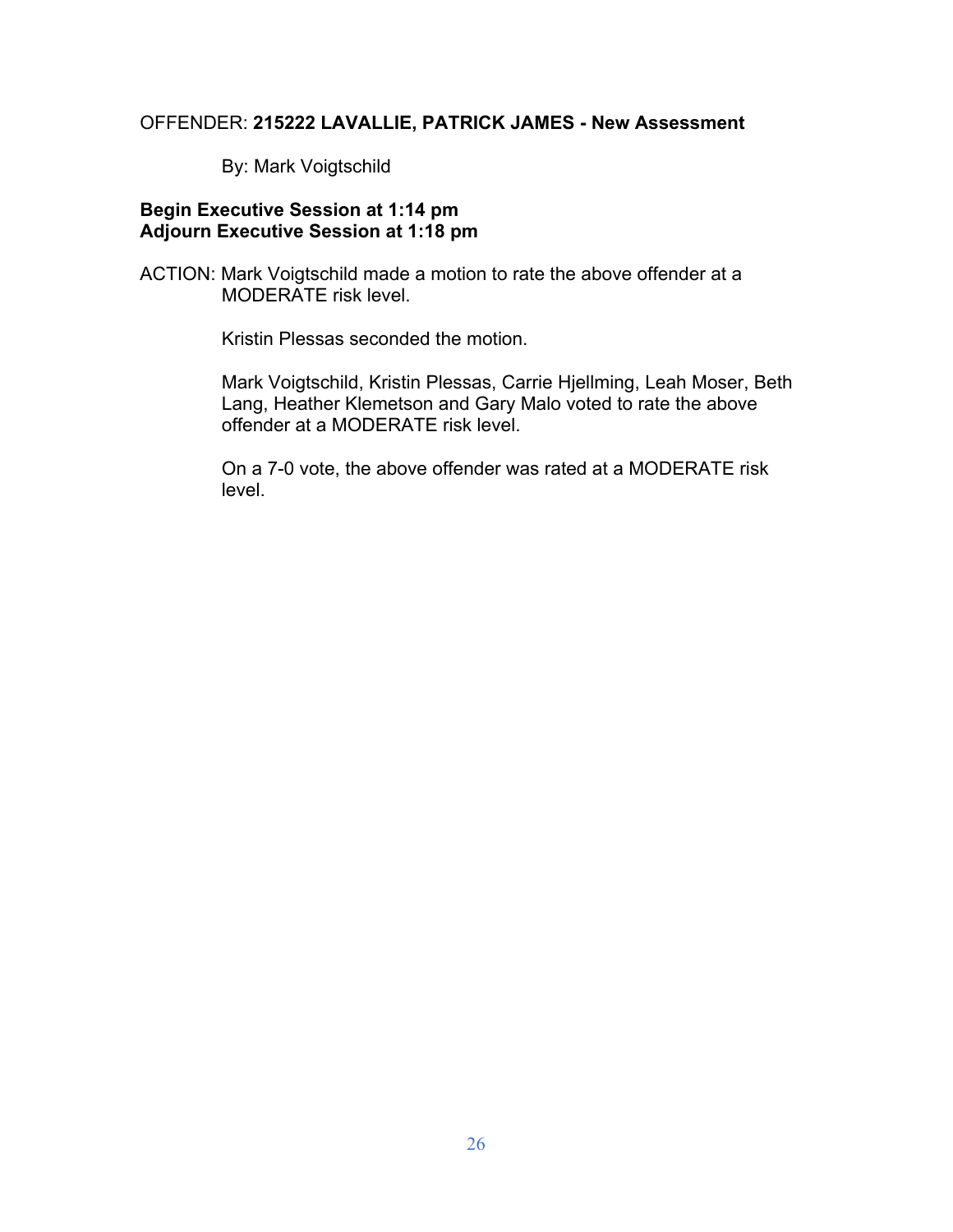#### OFFENDER: **267177 MARSH, KIMARI OMAR - New Assessment**

By: Beth Lang

### **Begin Executive Session at 1:19 pm Adjourn Executive Session at 1:21 pm**

ACTION: Beth Lang made a motion to rate the above offender at a LOW risk level.

Kristin Plessas seconded the motion.

Beth Lang, Kristin Plessas, Carrie Hjellming, Leah Moser, Mark Voigtschild and Gary Malo voted to rate the above offender at a LOW risk level.

Heather Klemetson voted to rate the above offender at a MODERATE risk level.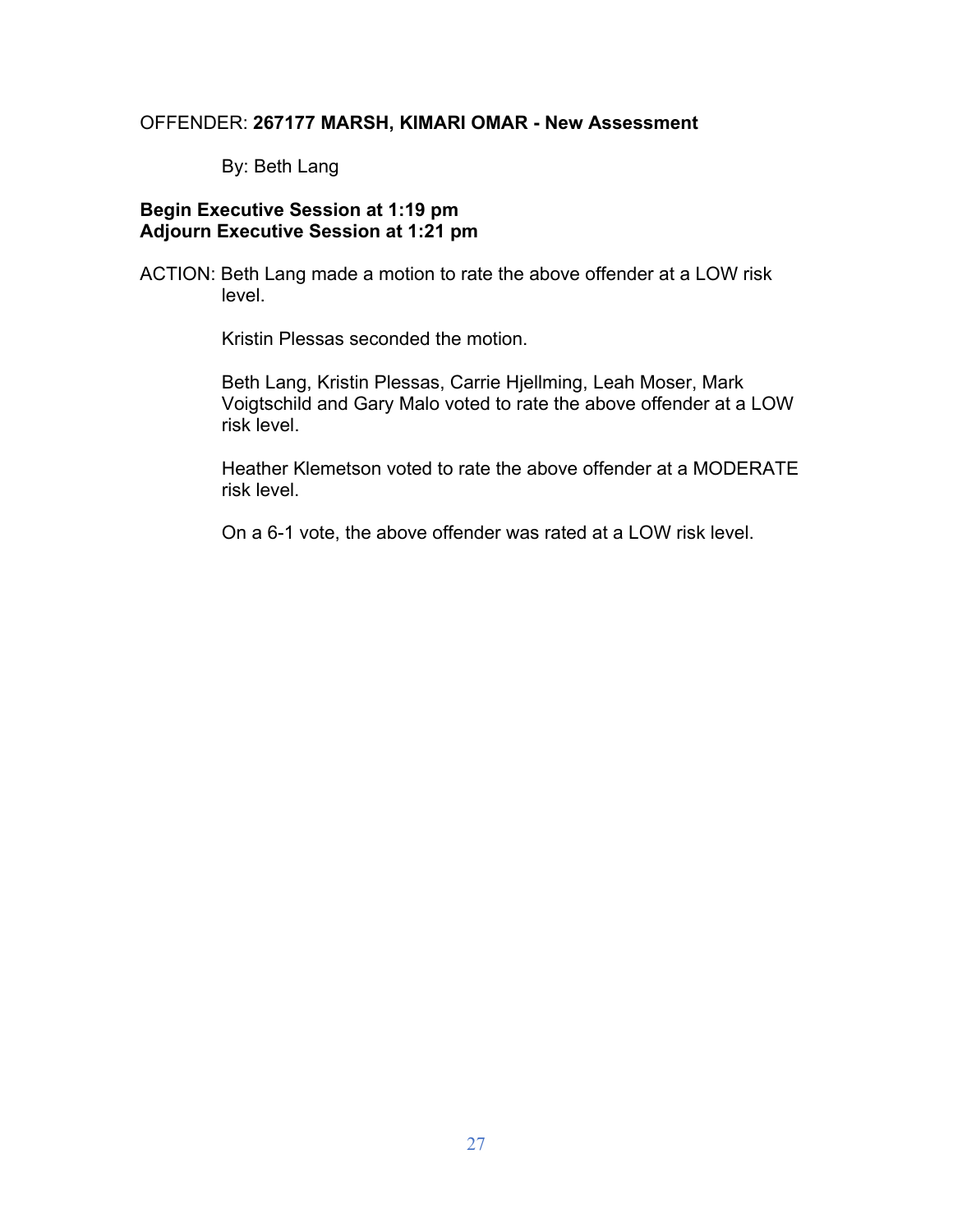# OFFENDER: **136315 KING, JEREMIAH CAMERON - R&R – Telephone Conference**

By: Karlei Neufeld

#### **Begin Executive Session at 1:22 pm Adjourn Executive Session at 1:44 pm**

ACTION: Kristin Plessas made a motion to rate the above offender at a MODERATE risk level.

Beth Lang seconded the motion.

Kristin Plessas, Beth Lang, Carrie Hjellming, Leah Moser, Mark Voigtschild, Heather Klemetson and Gary Malo voted to rate the above offender at a MODERATE risk level.